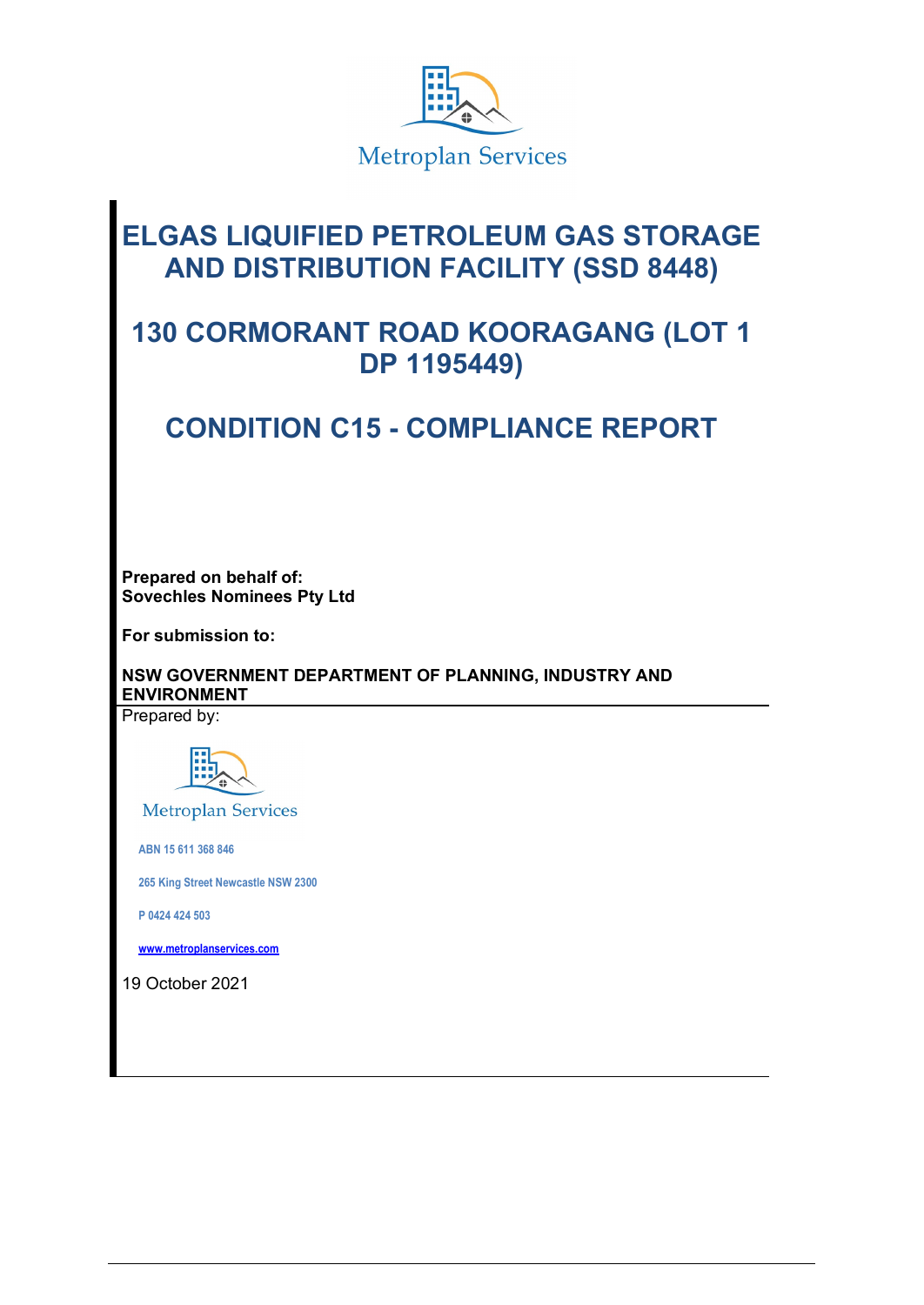

## **CONTENTS**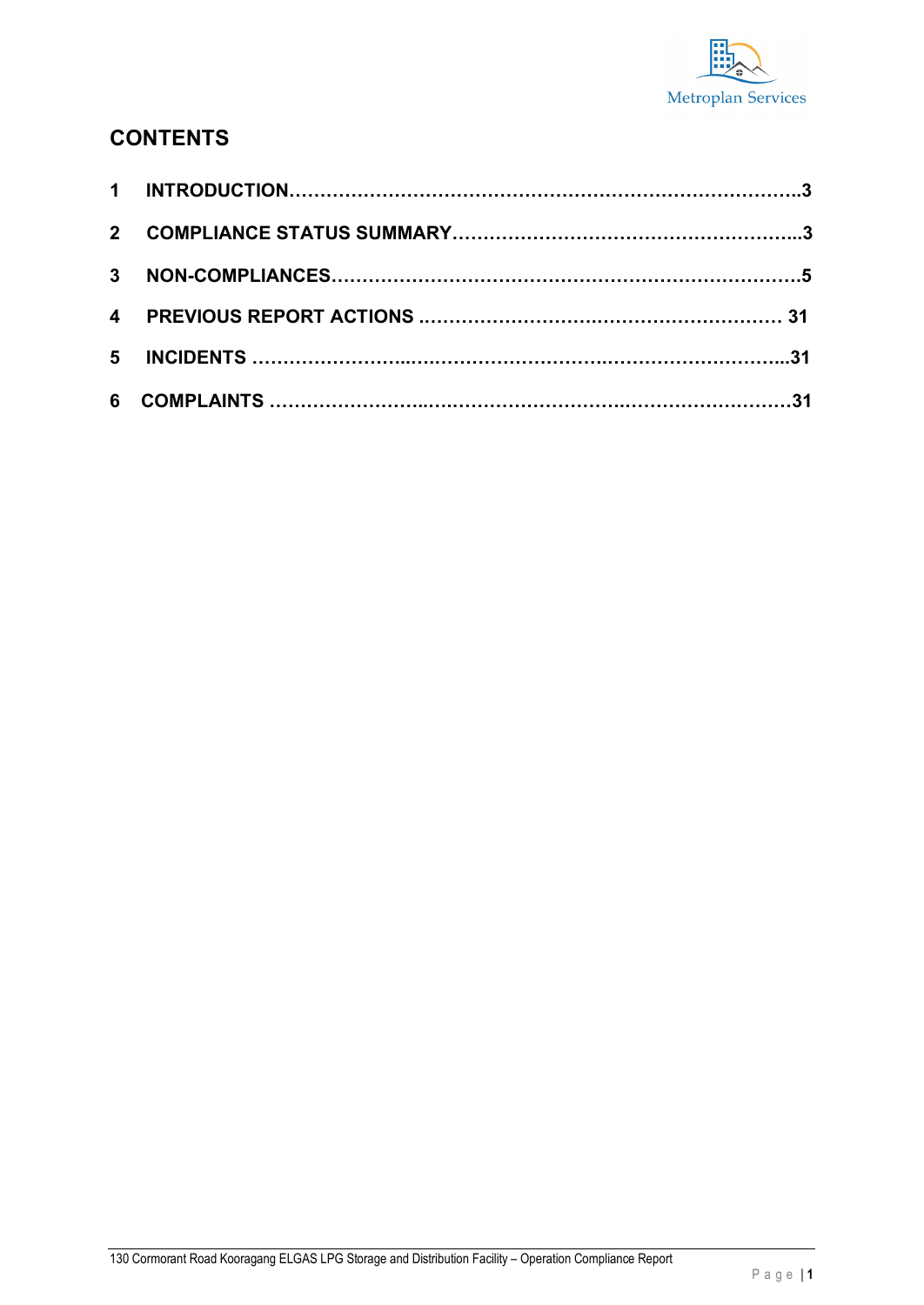

#### **EXECUTIVE SUMMARY**

Metroplan Services has been engaged by Sovechles Nominees Pty Ltd to prepare this Operation Compliance Report in accordance with the document "Compliance Reporting Post Approval Requirements (Department 2018)" as required by Condition C15 of State Significant Development (SSD) 8448 – approved by the Minister for Planning on 23 November 2018 for the construction and operation of a liquified petroleum gas storage and distribution facility at 130 Cormorant Road Kooragang (Lot 1 DP 1195449). The now constructed facility is operated by ELGAS.

In accordance with Condition C14, a Compliance Monitoring and Reporting Program has been submitted to, and accepted by, the NSW Department of Planning, Industry and Environment. Operation Compliance Reports are required to be carried out and submitted at intervals no greater than 52 weeks from the date of commencement of operation.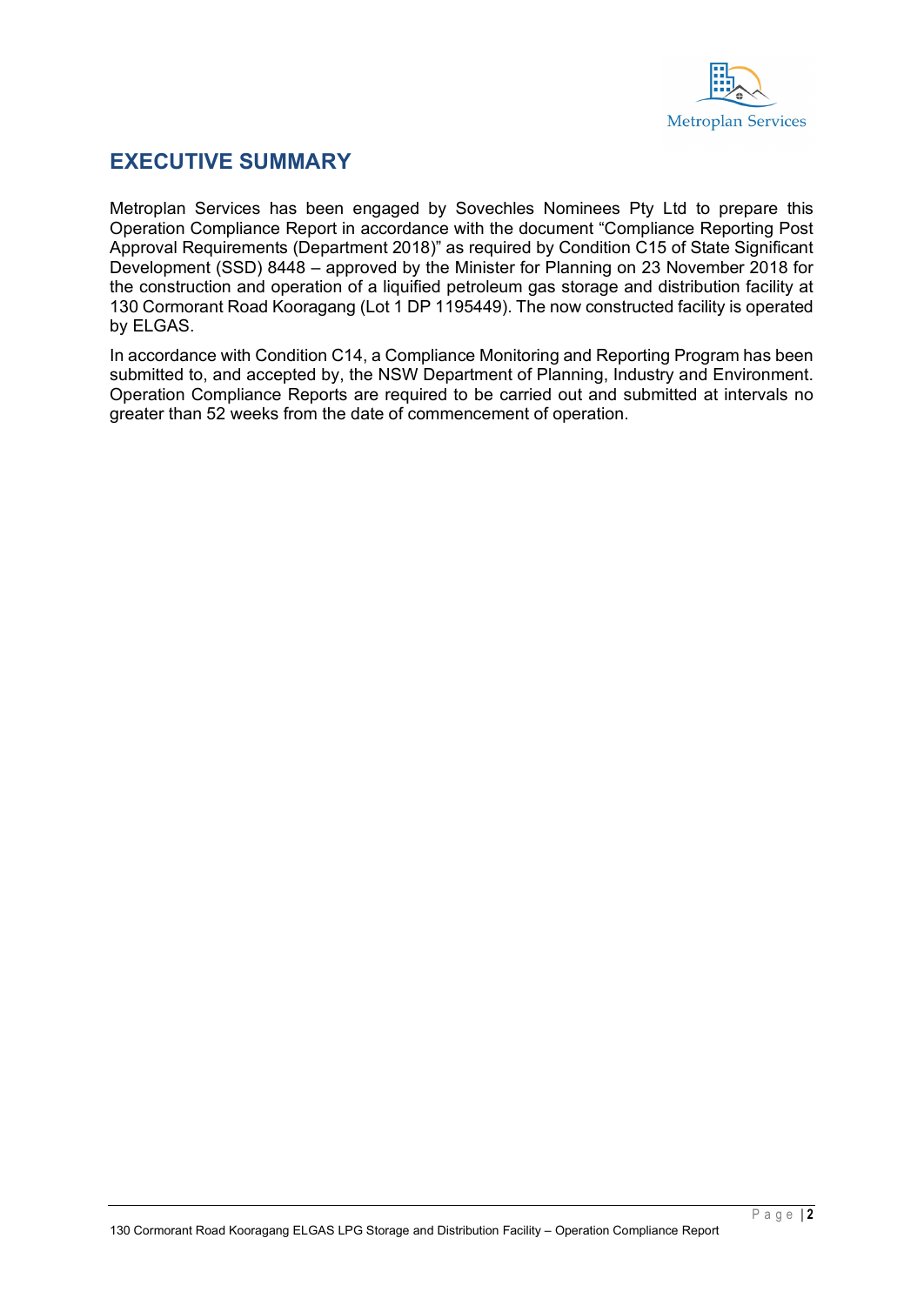

### **1. INTRODUCTION**

#### **1.1 Project name and application number**

Liquified petroleum gas storage and distribution facility (SSD 8448).

#### **1.2 Project address**

130 Cormorant Road Kooragang.

#### **1.3 Project Phase**

Operation Compliance Report

## **1.4 Compliance Reporting Period**

23 October 2020 – 8 October 2021

### **1.5 Project Activity Summary**

- The development commenced operation on 23 October 2020.
- On 20 October 2020 a Section 4.55(1A) modification was approved to remove Conditions B26 and B27 in relation to the preparation of a Water Management Plan.
- On 6 August 2021 a Section 4.55(1A) modification was approved to amend Condition B38 to operate Monday to Sunday 24 hours.
- An Independent Audit is currently being finalised in accordance with the requirements of Conditions C17 and C18.

# **1.6 Key Project Personnel**

The names and contact details of key personnel who are responsible for the environmental management of the development are:

Patrick Egan - Regional Operations Manager Northern NSW

Tel: 02- 49158500

E-mail: patrick.egan@elgas.com.au

Chris Beston – Health Safety Environment Manager ELGAS Region South Pacific

10 Julius Avenue

North Ryde NSW 2113

#### **2. COMPLIANCE STATUS SUMMARY**

Status is recorded using the descriptors in table 1. The status of each applicable compliance requirement during the reporting period is set out in table 2.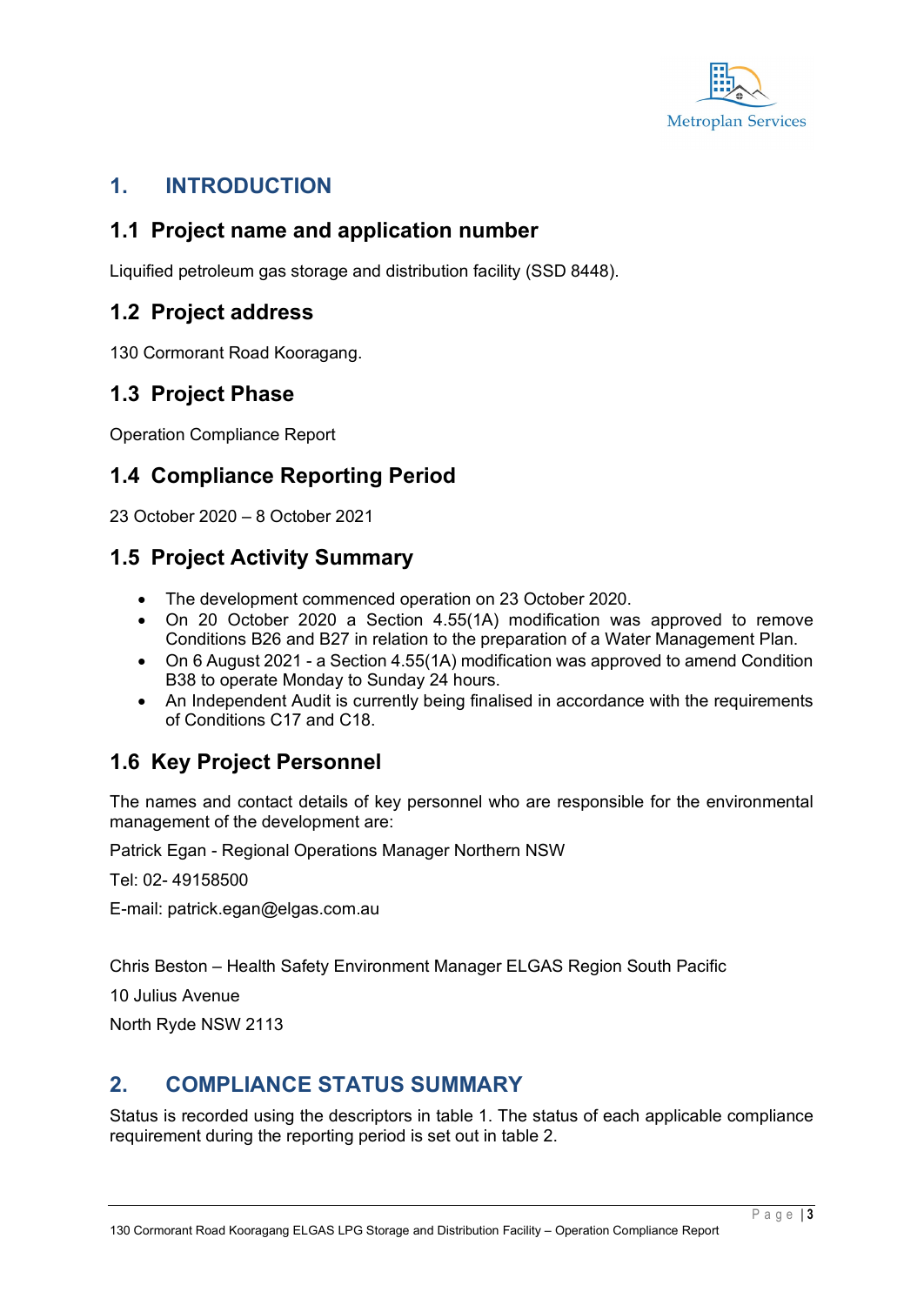

| <b>Status</b>   | <b>Description</b>                                                                                                                                                                                                    |
|-----------------|-----------------------------------------------------------------------------------------------------------------------------------------------------------------------------------------------------------------------|
| Compliant       | The proponent has collected sufficient verifiable evidence to<br>demonstrate that all elements of the requirement have been<br>complied with.                                                                         |
| Non - compliant | The proponent has identified a non-compliance with one or more<br>elements of the requirement.                                                                                                                        |
| Not triggered   | A requirement has an activation or timing trigger that has not been<br>met at the phase of the development when the compliance<br>assessment is undertaken, therefore an assessment of<br>compliance is not relevant. |

#### **Table 1: Compliance status descriptors**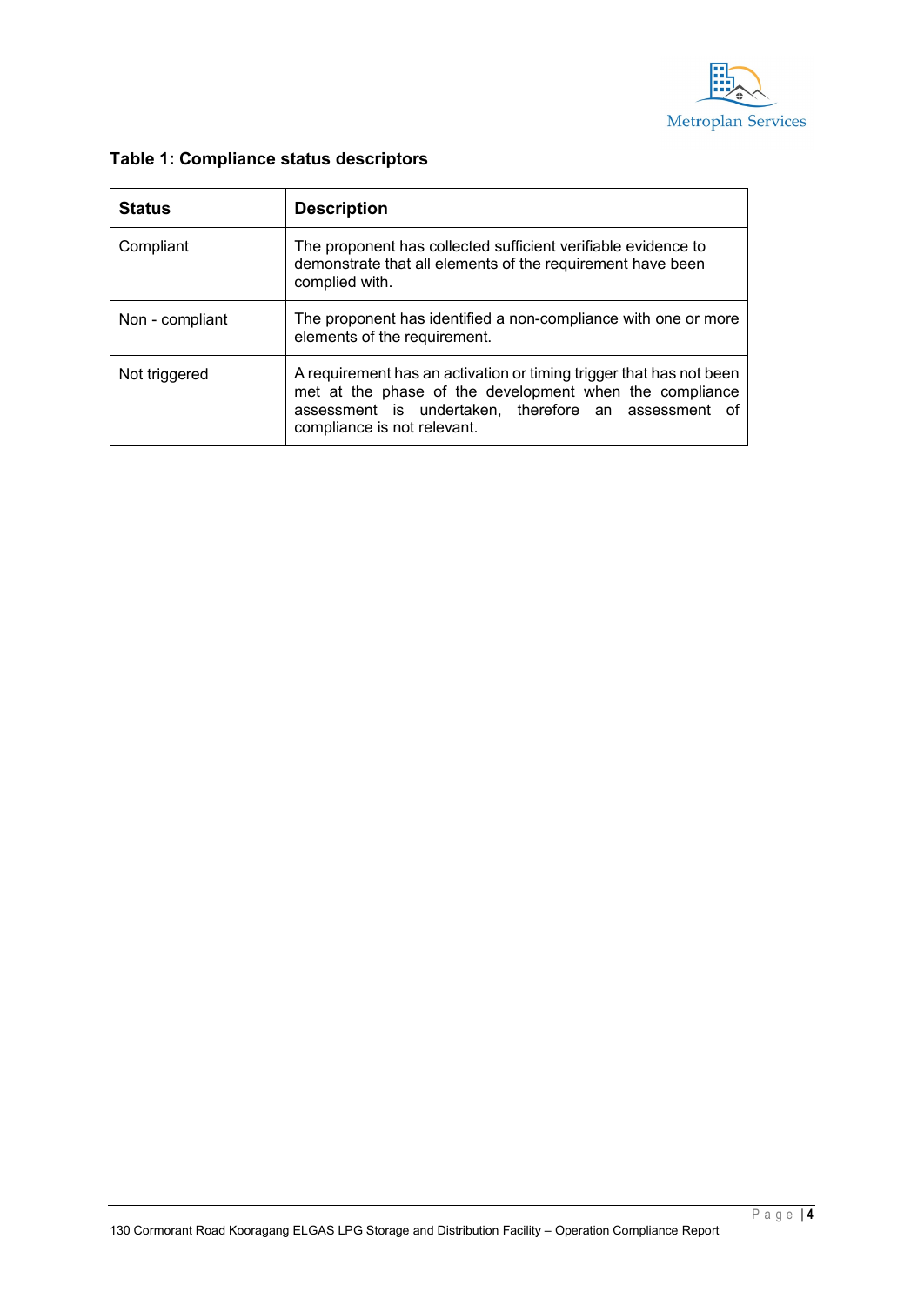

#### **Table 2: Compliance table**

| <b>Unique</b><br>ID | <b>Compliance Requirement</b>                                                                                                                                                                                                                                                                                                                                                                                                                                                                                                                                                               | <b>Development Phase</b> | <b>Status</b> | <b>Comment if required</b> |
|---------------------|---------------------------------------------------------------------------------------------------------------------------------------------------------------------------------------------------------------------------------------------------------------------------------------------------------------------------------------------------------------------------------------------------------------------------------------------------------------------------------------------------------------------------------------------------------------------------------------------|--------------------------|---------------|----------------------------|
|                     | <b>Part A - ADMINISTRATIVE CONDITIONS</b>                                                                                                                                                                                                                                                                                                                                                                                                                                                                                                                                                   |                          |               |                            |
| A1                  | Obligation to minimise harm to environment<br>In addition to meeting the specific performance measures and criteria<br>in this consent, all reasonable and feasible measures must be<br>implemented to prevent, and if prevention is not reasonable and<br>feasible, minimise, any material harm to the environment that may<br>result from the construction and operation of the development, and any<br>rehabilitation required under this consent.                                                                                                                                       | At all times             | Compliant     |                            |
| A2                  | <b>Terms of Consent</b><br>The development may only be carried out:<br>a) in compliance with the conditions of this consent;<br>b) in accordance with all written directions of the Planning Secretary;<br>c) in accordance with the EIS and Response to Submissions;<br>d) accordance with the Development Layout in Appendix 1; and<br>e) in accordance with the management and mitigation measures in<br>Appendix 2.                                                                                                                                                                     | At all times             | Compliant     |                            |
| A <sub>3</sub>      | <b>Terms of Consent</b><br>Consistent with the requirements in this consent, the Planning<br>Secretary may make written directions to the Applicant in relation to:<br>a) the content of any strategy, study, system, plan, program, review,<br>audit, notification, report or correspondence submitted under or<br>otherwise made in relation to this consent, including those that are<br>required to be, and have been, approved by the Planning Secretary;<br>and<br>b) the implementation of any actions or measures contained in any<br>such document referred to in Condition A3(a). | At all times             | Compliant     |                            |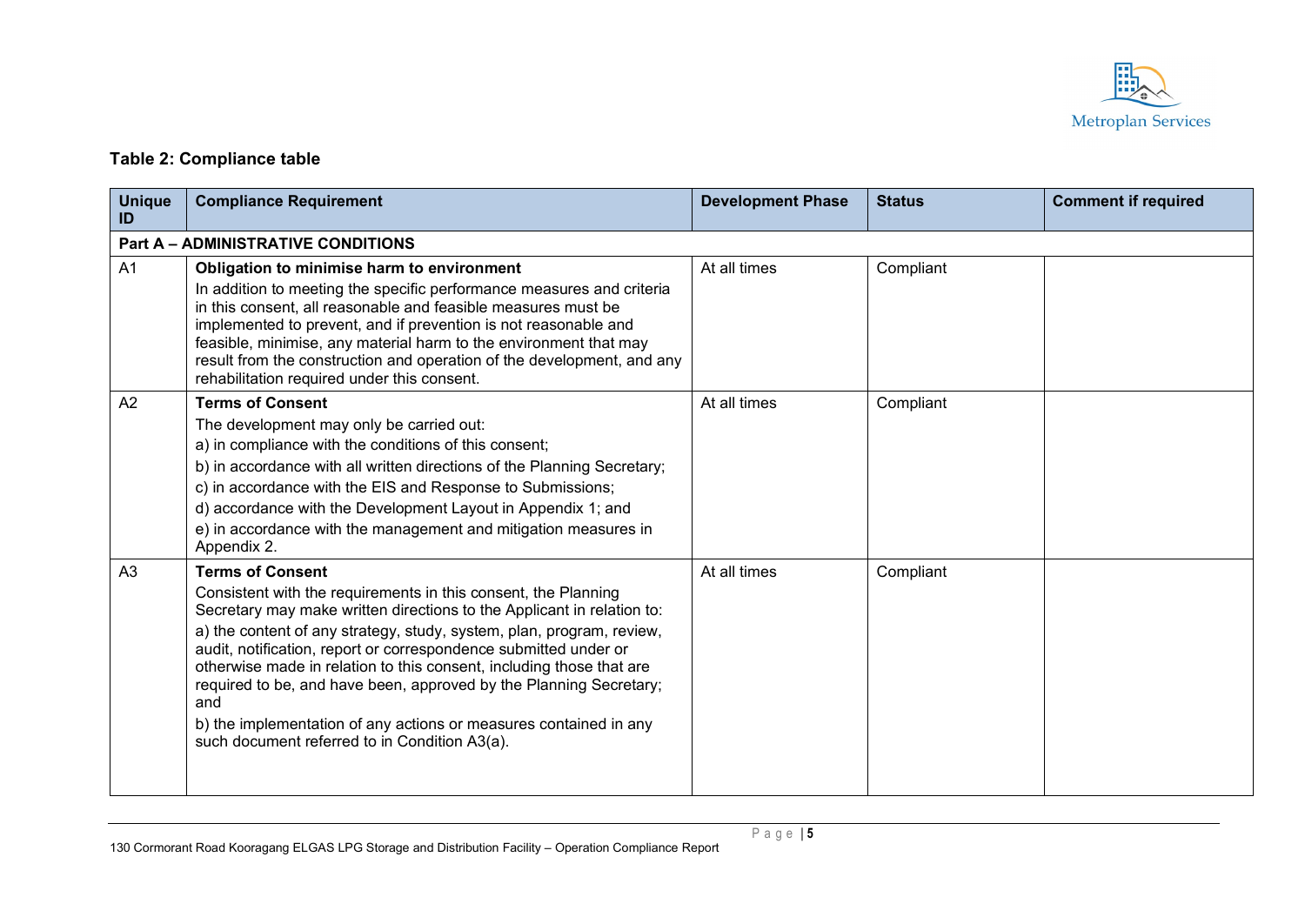

| <b>Unique</b><br>ID | <b>Compliance Requirement</b>                                                                                                                                                                                                                                                                                                                                                                                                                                                                                                                                                                                                                                                                                                                                                                                   | <b>Development Phase</b>      | <b>Status</b> | <b>Comment if required</b> |
|---------------------|-----------------------------------------------------------------------------------------------------------------------------------------------------------------------------------------------------------------------------------------------------------------------------------------------------------------------------------------------------------------------------------------------------------------------------------------------------------------------------------------------------------------------------------------------------------------------------------------------------------------------------------------------------------------------------------------------------------------------------------------------------------------------------------------------------------------|-------------------------------|---------------|----------------------------|
| A4                  | <b>Terms of Consent</b><br>The conditions of this consent and directions of the Planning Secretary<br>prevail to the extent of any inconsistency, ambiguity or conflict between<br>them and a document listed in Condition A2(c). In the event of an<br>inconsistency, ambiguity or conflict between any of the documents<br>listed in Condition A2(c), the most recent document prevails to the<br>extent of the inconsistency, ambiguity or conflict.<br>Note: For the purposes of this condition, there will be an inconsistency<br>between documents if it is not possible to comply with both documents,<br>or in the case of a condition of consent or direction of the Planning<br>Secretary, and a document, if it is not possible to comply with both the<br>condition or direction, and the document. | At all times                  | Compliant     |                            |
| A <sub>5</sub>      | <b>Limits of Consent - Lapsing</b><br>This consent lapses five years after the date from which it operates<br>unless the development has physically commenced on the land to<br>which the consent applies before that date.                                                                                                                                                                                                                                                                                                                                                                                                                                                                                                                                                                                     | Construction                  | Compliant     |                            |
| A <sub>6</sub>      | <b>Limits of Consent - LPG Storage</b><br>The storage of LPG on-site at any given time must not exceed 178<br>tonnes.                                                                                                                                                                                                                                                                                                                                                                                                                                                                                                                                                                                                                                                                                           | At all times                  | Compliant     |                            |
| A7                  | <b>Notification of Commencement</b><br>The date of commencement of each of the following phases of the<br>development must be notified to the Department in writing, at least one<br>month before that date:<br>a) construction;<br>b) operation; and<br>c) cessation of operations                                                                                                                                                                                                                                                                                                                                                                                                                                                                                                                             | Construction and<br>operation | Compliant     |                            |
| A <sub>8</sub>      | <b>Notification of Commencement</b><br>If the construction or operation of the development is to be staged, the<br>Department must be notified in writing at least one month before the                                                                                                                                                                                                                                                                                                                                                                                                                                                                                                                                                                                                                         | Construction and<br>operation | Compliant     |                            |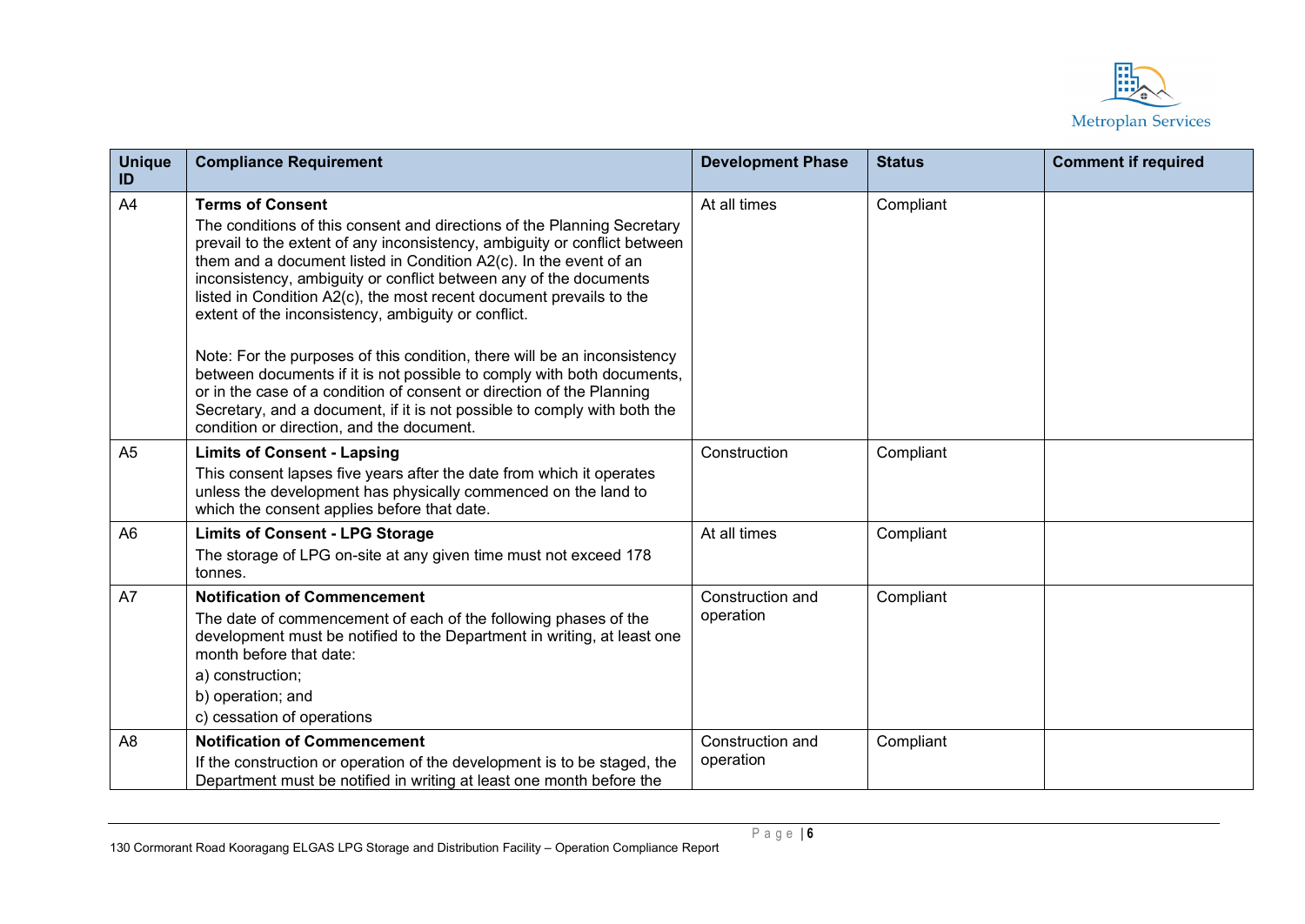

| <b>Unique</b><br>ID | <b>Compliance Requirement</b>                                                                                                                                                                                                                                                                                                                                                                                                                                                                                                                                                                                                                                                                                                                                                                                                                                                                                                                                                                                        | <b>Development Phase</b> | <b>Status</b> | <b>Comment if required</b> |
|---------------------|----------------------------------------------------------------------------------------------------------------------------------------------------------------------------------------------------------------------------------------------------------------------------------------------------------------------------------------------------------------------------------------------------------------------------------------------------------------------------------------------------------------------------------------------------------------------------------------------------------------------------------------------------------------------------------------------------------------------------------------------------------------------------------------------------------------------------------------------------------------------------------------------------------------------------------------------------------------------------------------------------------------------|--------------------------|---------------|----------------------------|
|                     | commencement of each stage, of the date of commencement and the<br>development to be carried out in that stage.                                                                                                                                                                                                                                                                                                                                                                                                                                                                                                                                                                                                                                                                                                                                                                                                                                                                                                      |                          |               |                            |
| A <sub>9</sub>      | <b>Evidence of Consultation</b><br>Where conditions of this consent require consultation with an identified<br>party, the Applicant must:<br>a) consult with the relevant party prior to submitting the subject<br>document to the Planning Secretary for approval; and<br>b) provide details of the consultation undertaken including: (i) the<br>outcome of that consultation, matters resolved and unresolved; and (ii)<br>details of any disagreement remaining between the party consulted<br>and the Applicant and how the Applicant has addressed the matters<br>not resolved.                                                                                                                                                                                                                                                                                                                                                                                                                                | Operation                | Not triggered |                            |
| A10                 | Staging, Combining and Updating Strategies, Plans or Programs<br>With the approval of the Planning Secretary, the Applicant may:<br>a) prepare and submit any strategy, plan or program required by this<br>consent on a staged basis (if a clear description is provided as to the<br>specific stage and scope of the development to which the strategy,<br>plan or program applies, the relationship of the stage to any future<br>stages and the trigger for updating the strategy, plan or program);<br>b) combine any strategy, plan or program required by this consent (if a<br>clear relationship is demonstrated between the strategies, plans or<br>programs that are proposed to be combined); and<br>c) update any strategy, plan or program required by this consent (to<br>ensure the strategies, plans and programs required under this consent<br>are updated on a regular basis and incorporate additional measures or<br>amendments to improve the environmental performance of the<br>development | Operation                | Compliant     |                            |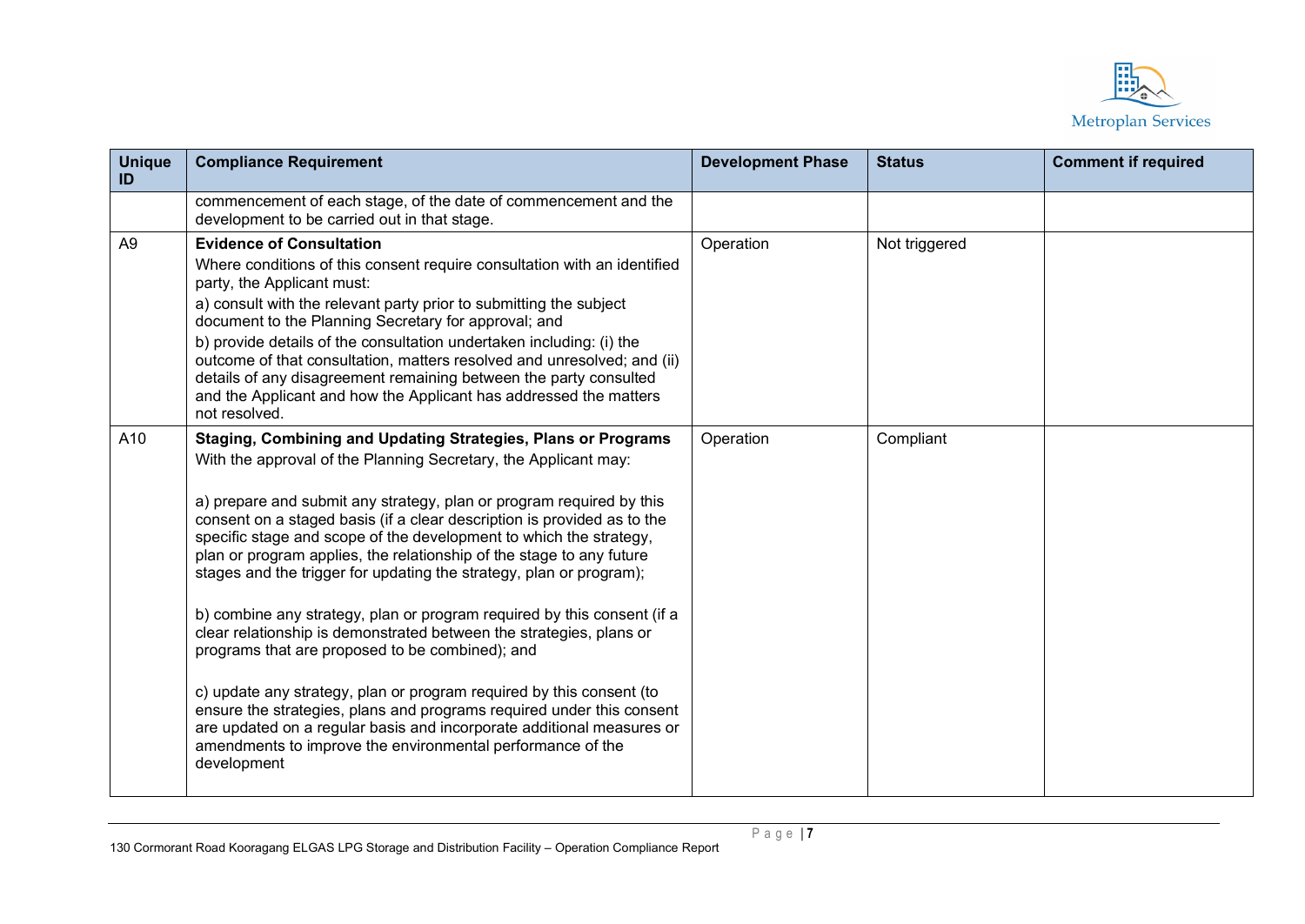

| <b>Unique</b><br>ID | <b>Compliance Requirement</b>                                                                                                                                                                                                                                                                                                                                                                                                                                                                                                                                | <b>Development Phase</b> | <b>Status</b> | <b>Comment if required</b> |
|---------------------|--------------------------------------------------------------------------------------------------------------------------------------------------------------------------------------------------------------------------------------------------------------------------------------------------------------------------------------------------------------------------------------------------------------------------------------------------------------------------------------------------------------------------------------------------------------|--------------------------|---------------|----------------------------|
| A11                 | Staging, Combining and Updating Strategies, Plans or Programs<br>If the Planning Secretary agrees, a strategy, plan or program may be<br>staged or updated without consultation being undertaken with all<br>parties required to be consulted in the relevant condition in this<br>consent.                                                                                                                                                                                                                                                                  | Operation                | Not triggered |                            |
| A12                 | Staging, Combining and Updating Strategies, Plans or Programs<br>If approved by the Planning Secretary, updated strategies, plans or<br>programs supersede the previous versions of them and must be<br>implemented in accordance with the condition that requires the<br>strategy, plan or program.                                                                                                                                                                                                                                                         | Operation                | Not triggered |                            |
| A13                 | <b>Protection of Public Infrastructure</b><br>Before the commencement of construction, the Applicant must consult<br>with the relevant owner and provider of services that are likely to be<br>affected by the development to make suitable arrangements for access<br>to, diversion, protection and support of the affected infrastructure                                                                                                                                                                                                                  | Construction             | Compliant     |                            |
| A14                 | <b>Protection of Public Infrastructure</b><br>Unless the Applicant and the applicable authority agree otherwise, the<br>Applicant must:<br>a) repair, or pay the full costs associated with repairing, any public<br>infrastructure that is damaged by carrying out the development; and<br>b) relocate, or pay the full costs associated with relocating, any public<br>infrastructure that needs to be relocated as a result of the<br>development. Note: This condition does not apply to any damage to<br>roads caused as a result of general road usage | Construction             | Compliant     |                            |
| A15                 | <b>Demolition</b><br>All demolition must be carried out in accordance with Australian<br>Standard AS 2601-2001 The Demolition of Structures (Standards<br>Australia, 2001)                                                                                                                                                                                                                                                                                                                                                                                   | Construction             | Compliant     |                            |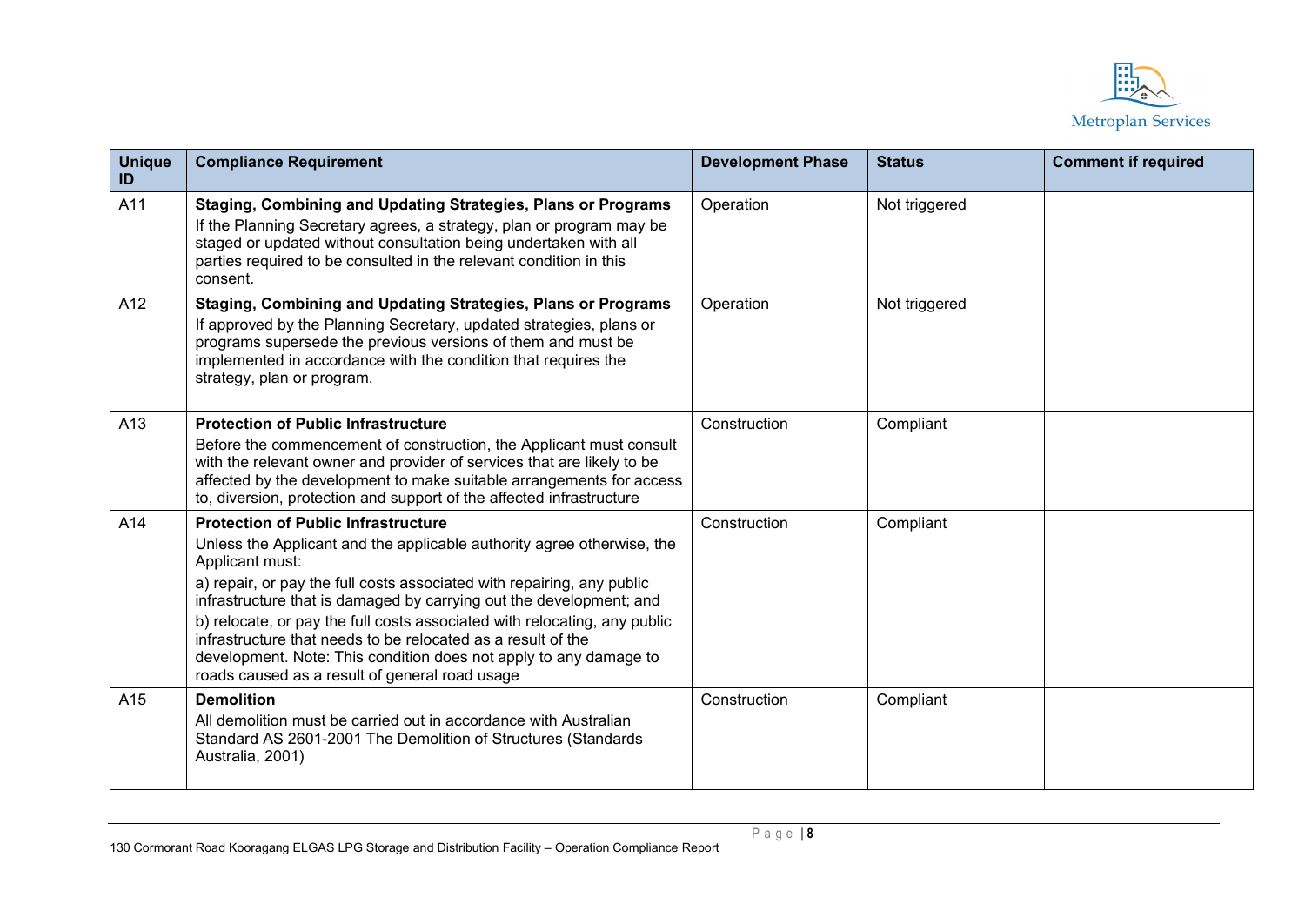

| <b>Unique</b><br>ID | <b>Compliance Requirement</b>                                                                                                                                                                                                                                                                                                                                                                                                                                                                                                           | <b>Development Phase</b> | <b>Status</b> | <b>Comment if required</b> |
|---------------------|-----------------------------------------------------------------------------------------------------------------------------------------------------------------------------------------------------------------------------------------------------------------------------------------------------------------------------------------------------------------------------------------------------------------------------------------------------------------------------------------------------------------------------------------|--------------------------|---------------|----------------------------|
| A16                 | <b>Structural Adequacy</b><br>All new buildings and structures, and any alterations or additions to<br>existing buildings and structures, that are part of the development,<br>must be constructed in accordance with the relevant requirements of<br>the BCA.<br>Note:<br>• Under Part 6 of the EP&A Act, the Applicant is required to obtain<br>construction and occupation certificates for the proposed building<br>works.<br>• Part 8 of the EP&A Regulation sets out the requirements for the<br>certification of the development | Construction             | Compliant     |                            |
| A17                 | Compliance<br>The Applicant must ensure that all of its employees, contractors (and<br>their sub-contractors) are made aware of, and are instructed to comply<br>with, the conditions of this consent relevant to activities they carry out<br>in respect of the development.                                                                                                                                                                                                                                                           | At all times             | Compliant     |                            |
| A18                 | <b>Development Contributions</b><br>Before the issue of a construction certificate for any part of the<br>development, a payment of a levy of 1% of the proposed cost of<br>carrying out the development must be paid to Council under section<br>7.12 of the EP&A Act.                                                                                                                                                                                                                                                                 | Construction             | Compliant     |                            |
| A19                 | Operation of plant and equipment<br>All plant and equipment used on site, or to monitor the performance of<br>the development must be: a) maintained in a proper and efficient<br>condition; and b) operated in a proper and efficient manner.                                                                                                                                                                                                                                                                                          | At all times             | Compliant     |                            |
| A20                 | <b>External Walls and Cladding</b><br>The external walls of all buildings including additions to existing<br>buildings must comply with the relevant requirements of the BCA.                                                                                                                                                                                                                                                                                                                                                           | Construction             | Compliant     |                            |
| A21                 | <b>External Walls and Cladding</b><br>Before the issue of a Construction Certificate and an Occupation<br>Certificate, the Applicant must provide the Certifying Authority with                                                                                                                                                                                                                                                                                                                                                         | Construction             | Complaint     |                            |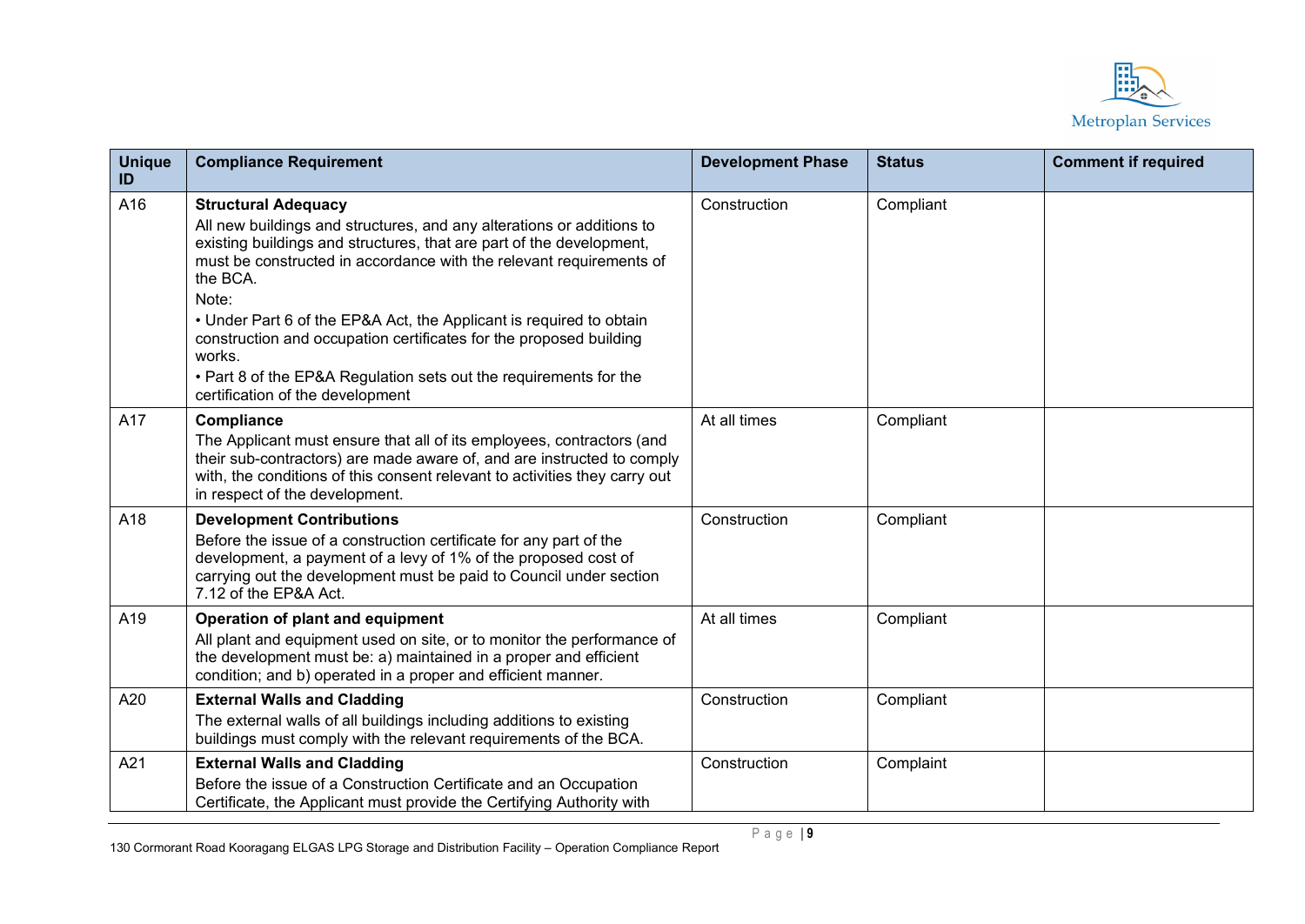

| <b>Unique</b><br>ID | <b>Compliance Requirement</b>                                                                                                                                                                                                                                                                                                                                                                                                                                                                                                                                                                                                                                                                                                                                                                              | <b>Development Phase</b> | <b>Status</b> | <b>Comment if required</b> |
|---------------------|------------------------------------------------------------------------------------------------------------------------------------------------------------------------------------------------------------------------------------------------------------------------------------------------------------------------------------------------------------------------------------------------------------------------------------------------------------------------------------------------------------------------------------------------------------------------------------------------------------------------------------------------------------------------------------------------------------------------------------------------------------------------------------------------------------|--------------------------|---------------|----------------------------|
|                     | documented evidence that the products and systems proposed for use<br>or used in the construction of external walls including finishes and<br>claddings such as synthetic or aluminium composite panels comply<br>with the requirements of the BCA.                                                                                                                                                                                                                                                                                                                                                                                                                                                                                                                                                        |                          |               |                            |
| A22                 | <b>External Walls and Cladding</b><br>The Applicant must provide a copy of the documentation given to the<br>Certifying Authority under Condition A21 to the Planning Secretary<br>within seven days after the Certifying Authority accepts it                                                                                                                                                                                                                                                                                                                                                                                                                                                                                                                                                             | Construction             | Compliant     |                            |
| A23                 | <b>Utilities and Services</b><br>Before the construction of any utility works associated with the<br>development, the Applicant must obtain relevant approvals from<br>service providers.                                                                                                                                                                                                                                                                                                                                                                                                                                                                                                                                                                                                                  | Construction             | Compliant     |                            |
| A24                 | <b>Utilities and Services</b><br>Before the commencement of operation of the development, the<br>Applicant must obtain a Compliance Certificate for water and sewerage<br>infrastructure servicing of the site under section 50 of the Hunter Water<br>Act 1991.                                                                                                                                                                                                                                                                                                                                                                                                                                                                                                                                           | Operation                | Compliant     |                            |
| A25                 | <b>Utilities and Services</b><br>Before the issue of a Subdivision or Construction Certificate for any<br>stage of the development the Applicant (whether or not a constitutional<br>corporation) is to provide evidence, satisfactory to the Certifying<br>Authority, that arrangements have been made for:<br>a) the installation of fibre-ready facilities to all individual lots and/or<br>premises in a real estate development project to enable fibre to be<br>readily connected to any premises that is being or may be constructed<br>on those lots; and<br>b) the provision of fixed-line telecommunications infrastructure in the<br>fibre-ready facilities to all individual lots and/or premises in a real<br>estate development project demonstrated through an agreement with a<br>carrier. | Construction             | Compliant     |                            |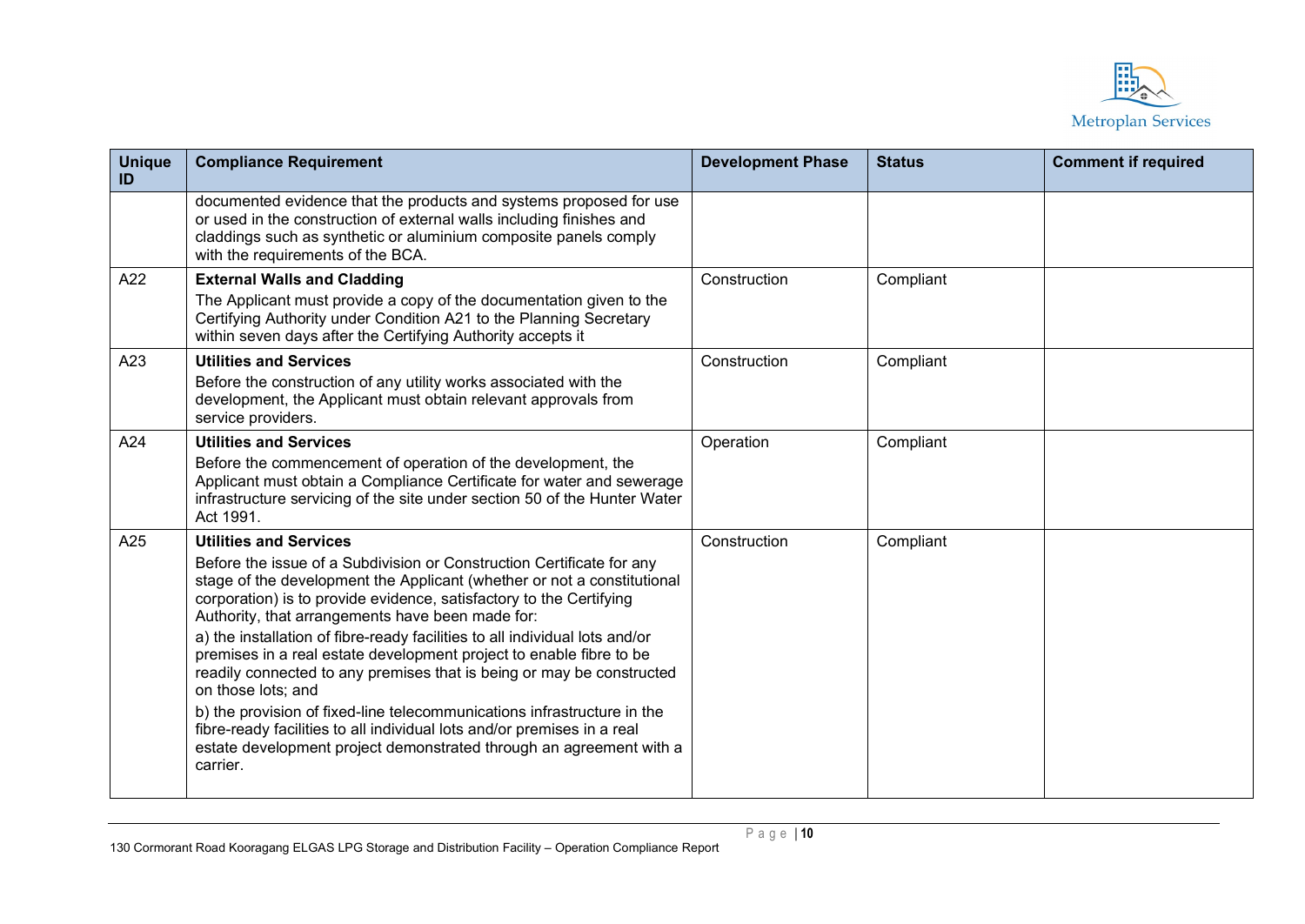

| <b>Unique</b><br>ID | <b>Compliance Requirement</b>                                                                                                                                                                                                                                                                                                                                                                                                                    | <b>Development Phase</b>      | <b>Status</b> | <b>Comment if required</b> |
|---------------------|--------------------------------------------------------------------------------------------------------------------------------------------------------------------------------------------------------------------------------------------------------------------------------------------------------------------------------------------------------------------------------------------------------------------------------------------------|-------------------------------|---------------|----------------------------|
| A26                 | <b>Utilities and Services</b><br>The Applicant must demonstrate that the carrier has confirmed in<br>writing they are satisfied that the fibre ready facilities are fit for purpose                                                                                                                                                                                                                                                              | Construction                  | Compliant     |                            |
| A27                 | <b>Work As Executed Plans</b><br>Before the issue of the final Occupation Certificate, works-as executed<br>drawings signed by a registered surveyor demonstrating that the<br>stormwater drainage and finished ground levels have been constructed<br>as approved, must be submitted to the PCA                                                                                                                                                 | Construction                  | Compliant     |                            |
| A28                 | <b>Applicability of Guidelines</b><br>References in the conditions of this consent to any guideline, protocol,<br>Australian Standard or policy are to such guidelines, protocols,<br>Standards or policies in the form they are in as at the date of this<br>consent.                                                                                                                                                                           | Operation                     | Compliant     |                            |
| A29                 | <b>Applicability of Guidelines</b><br>However, consistent with the conditions of this consent and without<br>altering any limits or criteria in this consent, the Planning Secretary<br>may, when issuing directions under this consent in respect of ongoing<br>monitoring and management obligations, require compliance with an<br>updated or revised version of such a guideline, protocol, Standard or<br>policy, or a replacement of them. | Operation                     | Compliant     |                            |
| AN <sub>1</sub>     | <b>Advisory Notes</b><br>All licences, permits, approvals and consents as required by law must<br>be obtained and maintained as required for the development. No<br>condition of this consent removes any obligation to obtain, renew or<br>comply with such licences, permits, approvals and consents.                                                                                                                                          | Operation                     | Compliant     |                            |
|                     | <b>Part B - SPECIFIC ENVIRONMENTAL CONDITIONS</b>                                                                                                                                                                                                                                                                                                                                                                                                |                               |               |                            |
| <b>B1</b>           | <b>Terms of Approval</b><br>The Applicant must implement all recommendations listed in the PHA.                                                                                                                                                                                                                                                                                                                                                  | Construction and<br>operation | Compliant     |                            |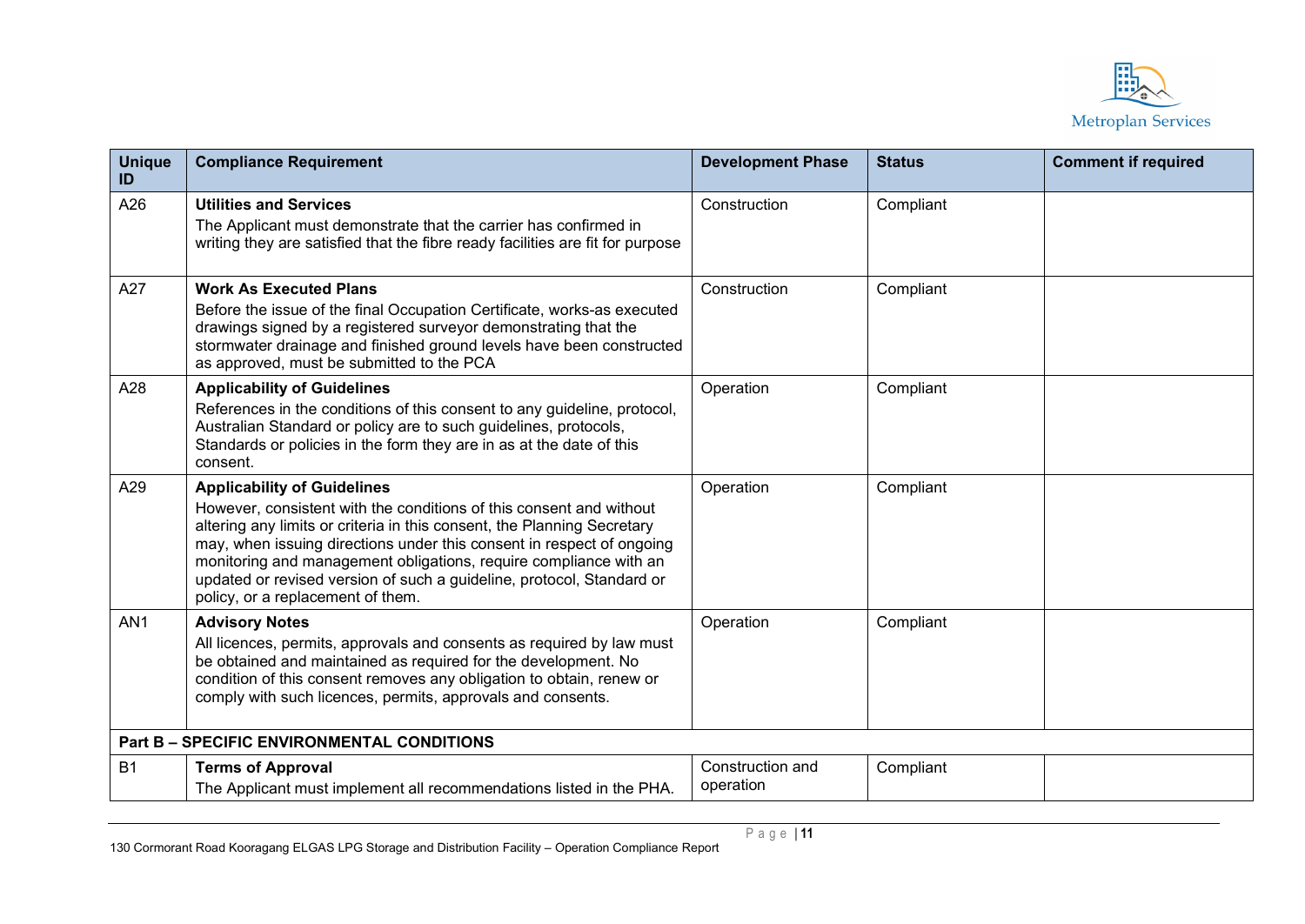

| <b>Unique</b><br>ID | <b>Compliance Requirement</b>                                                                                                                                                                                                                                                                                                                                                                                                                                                                                                                                                                                                                                                                                                                                                                                                                                                                                                                                                                                                                                                     | <b>Development Phase</b>      | <b>Status</b> | <b>Comment if required</b> |
|---------------------|-----------------------------------------------------------------------------------------------------------------------------------------------------------------------------------------------------------------------------------------------------------------------------------------------------------------------------------------------------------------------------------------------------------------------------------------------------------------------------------------------------------------------------------------------------------------------------------------------------------------------------------------------------------------------------------------------------------------------------------------------------------------------------------------------------------------------------------------------------------------------------------------------------------------------------------------------------------------------------------------------------------------------------------------------------------------------------------|-------------------------------|---------------|----------------------------|
| <b>B2</b>           | <b>Terms of Approval</b><br>No commercial development on Lot 1 DP 1195449 shall be located<br>within the 5 per million per year individual fatality risk contour shown in<br>Figure 5 of the PHA                                                                                                                                                                                                                                                                                                                                                                                                                                                                                                                                                                                                                                                                                                                                                                                                                                                                                  | Construction and<br>operation | Compliant     |                            |
| B <sub>3</sub>      | <b>Pre-Construction</b>                                                                                                                                                                                                                                                                                                                                                                                                                                                                                                                                                                                                                                                                                                                                                                                                                                                                                                                                                                                                                                                           | Pre-construction              | Compliant     |                            |
|                     | At least one month prior to the commencement of construction, the<br>Applicant must prepare and submit for the approval of the Planning<br>Secretary the following studies:<br>(a) A Fire Safety Study prepared in accordance with the Department's<br>Hazardous Industry Advisory Paper No 2 Fire Safety Study Guidelines<br>and the NSW Government's Best Practice Guidelines for<br>Contaminated Water Retention and Treatment Systems;<br>(b) A Hazard Operability Study for the development chaired by a<br>suitably qualified person independent of the development. The study<br>must be carried out in accordance with the Department's Hazardous<br>Industry Advisory Paper No 8 HAZOP Guidelines;<br>(c) A Final Hazard Analysis of the development, prepared in<br>accordance with the Department's Hazardous Industry Advisory Paper<br>No 6 Hazard Analysis. The final Hazard Analysis must<br>(i) report on the implementation of the recommendation under<br>Condition B1; and<br>(ii) develop a Risk Reduction Program to minimise the risk to adjoining<br>land. |                               |               |                            |
|                     | (d) A Construction Safety Study prepared in accordance with the<br>Department's Hazardous Industry Advisory Paper No 7 Construction<br>Safety                                                                                                                                                                                                                                                                                                                                                                                                                                                                                                                                                                                                                                                                                                                                                                                                                                                                                                                                     |                               |               |                            |
| <b>B4</b>           | <b>Pre-Commissioning</b><br>No later than two months prior to the commencement of<br>commissioning of the development, or within such further period as the<br>Planning Secretary may agree, the applicant must submit for the<br>approval of the Planning Secretary plans and systems as set out under                                                                                                                                                                                                                                                                                                                                                                                                                                                                                                                                                                                                                                                                                                                                                                           | Pre-start up                  | Compliant     |                            |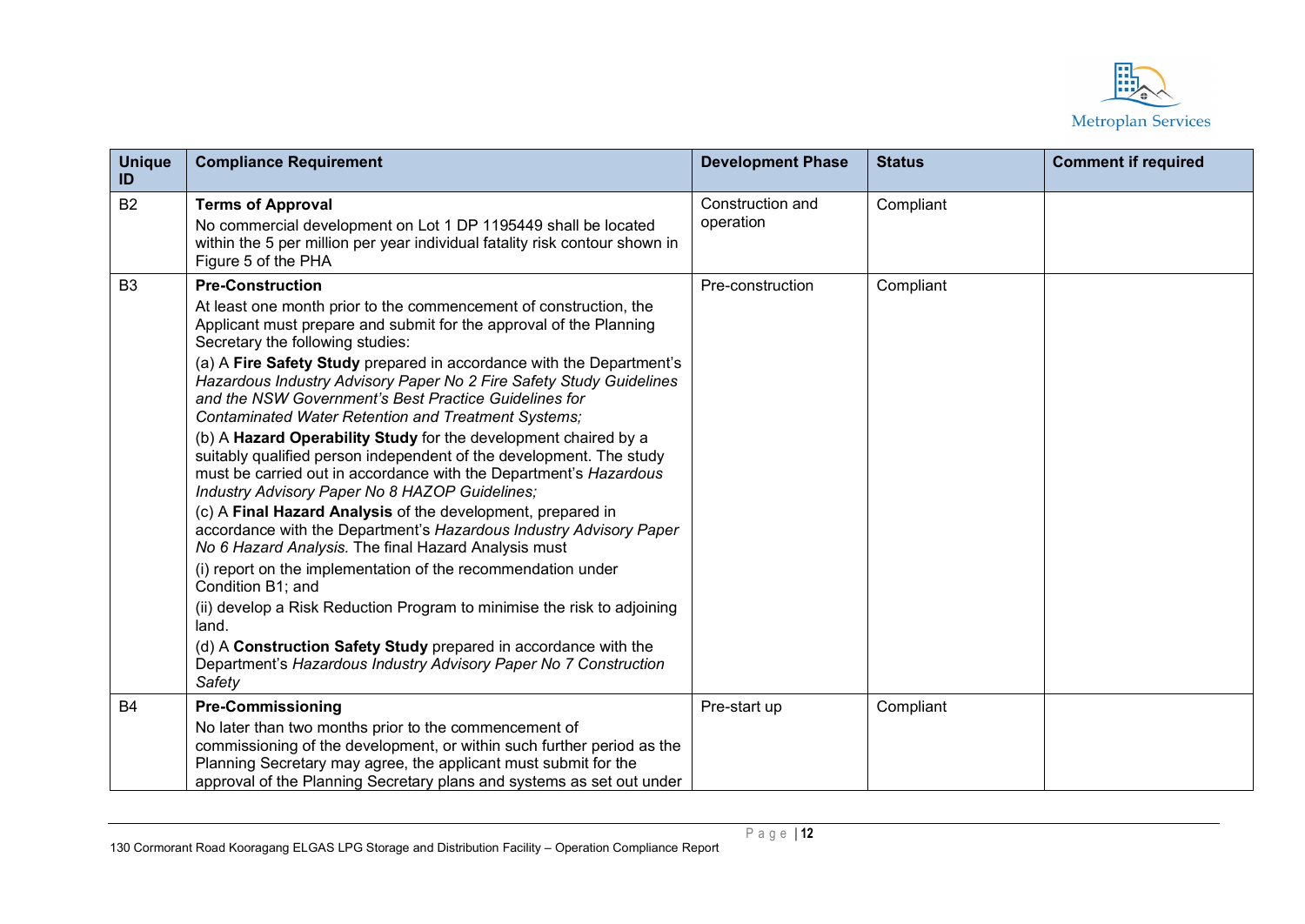

| <b>Unique</b><br>ID | <b>Compliance Requirement</b>                                                                                                                                                                                                                                                                                                                                                                                                                                                                                                                                                                                                                                                                                                                                                                                                                                                                                                                 | <b>Development Phase</b> | <b>Status</b> | <b>Comment if required</b> |
|---------------------|-----------------------------------------------------------------------------------------------------------------------------------------------------------------------------------------------------------------------------------------------------------------------------------------------------------------------------------------------------------------------------------------------------------------------------------------------------------------------------------------------------------------------------------------------------------------------------------------------------------------------------------------------------------------------------------------------------------------------------------------------------------------------------------------------------------------------------------------------------------------------------------------------------------------------------------------------|--------------------------|---------------|----------------------------|
|                     | subsections (a) and (b) below. Commissioning must not commence<br>until approval has been given by the Planning Secretary.<br>(a) a consolidated comprehensive Emergency Plan and detailed<br>emergency procedures for all developments within Lot 1 DP 1195449.<br>The plan must address evacuation procedures for neighbouring<br>facilities occupying Lot 1 DP 1195449. The Plan must be prepared in<br>accordance with the Department's Hazardous industry Planning<br>Advisory Paper No 1 Emergency Planning and in consultation with<br>neighbouring facilities occupying Lot 1 DP 1195449.<br>(b) a document setting out a comprehensive safety management<br>system, covering all on site operations and associated transport<br>activities involving hazardous materials. The safety management<br>system must be developed in accordance with the Department's<br>Hazardous Industry Planning Advisory Paper No 9 Safety Management |                          |               |                            |
| B <sub>5</sub>      | Pre-start up<br>One month prior to the commencement of operation, the Applicant<br>must submit to the Planning Secretary, a Pre-Start up Compliance<br>Report detailing compliance with conditions B3 and B4 on this consent<br>including:<br>(a) dates of study/plan/system submission, approval, commencement<br>of construction and commissioning<br>(b) actions taken or proposed to implement recommendations made in<br>the studies/plans/systems, and<br>(c) responses to any requirement imposed by the Planning Secretary<br>under Condition A2(b)                                                                                                                                                                                                                                                                                                                                                                                   | Pre-start up             | Compliant     |                            |
| <b>B6</b>           | Post-start up<br>Three months after the commencement of operation of the<br>development, the Applicant must submit to the Planning Secretary a<br>post start up compliance report verifying that:                                                                                                                                                                                                                                                                                                                                                                                                                                                                                                                                                                                                                                                                                                                                             | Post-start up            | Compliant     |                            |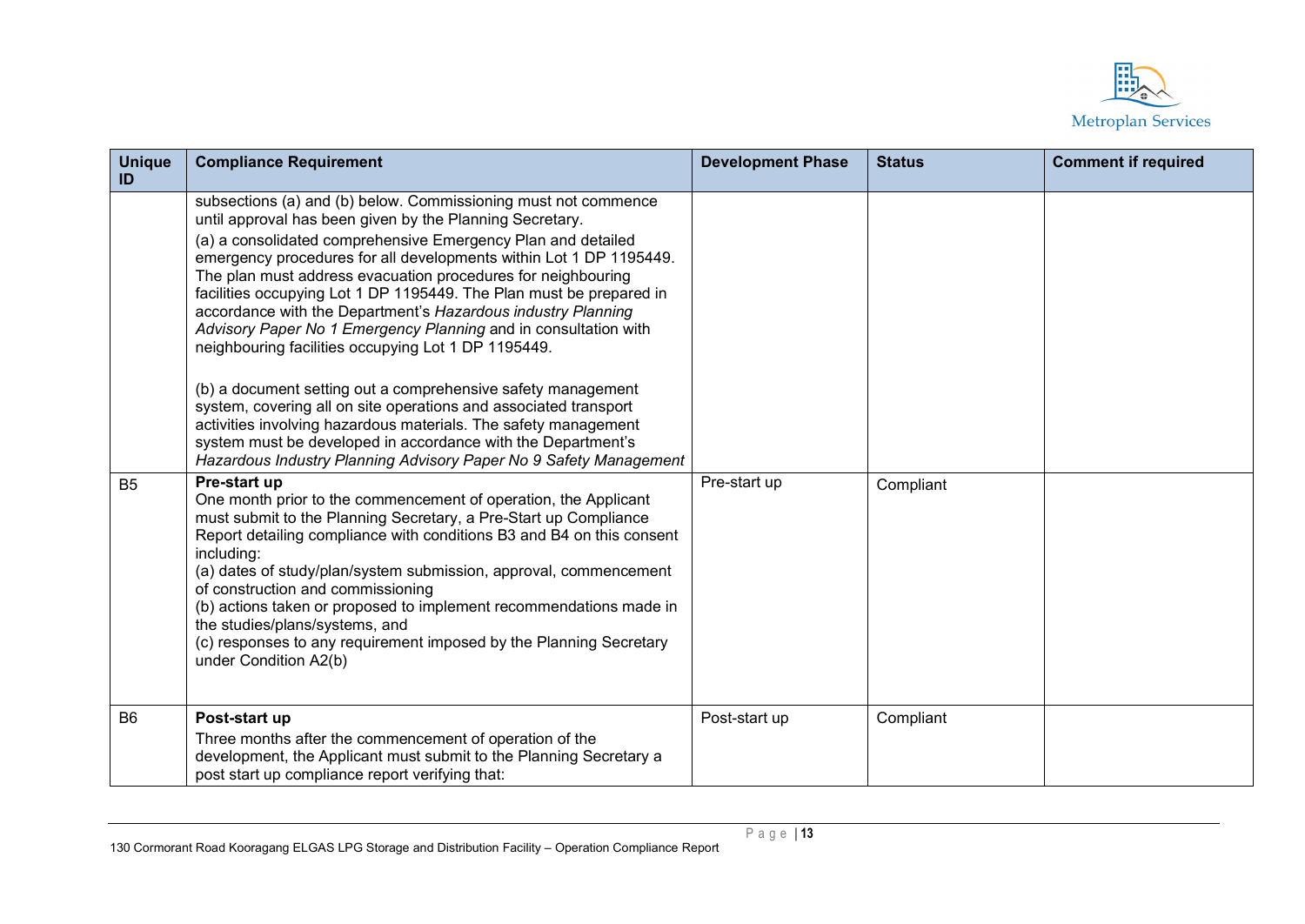

| <b>Unique</b><br>ID | <b>Compliance Requirement</b>                                                                                                                                                                                                                                                                                                                                                                                                           | <b>Development Phase</b> | <b>Status</b> | <b>Comment if required</b> |
|---------------------|-----------------------------------------------------------------------------------------------------------------------------------------------------------------------------------------------------------------------------------------------------------------------------------------------------------------------------------------------------------------------------------------------------------------------------------------|--------------------------|---------------|----------------------------|
|                     | (a) the Emergency Plan required under Condition B4(a) is effectively in<br>place and that at least one emergency exercise has been conducted;<br>and<br>(b) The Safety Management System required under Condition B4(b)<br>has been fully implemented and that records required by the system<br>are being kept                                                                                                                         |                          |               |                            |
| B7                  | <b>Hazard Audit</b>                                                                                                                                                                                                                                                                                                                                                                                                                     | Post-start up            | Not triggered |                            |
|                     | Within 12 months after the commencement of the operation and every<br>three years thereafter, or at such intervals as the Planning Secretary<br>may agree, the Applicant must carry out a comprehensive Hazard<br>Audit of the development. The Audits must:                                                                                                                                                                            |                          |               |                            |
|                     | (a) be carried out at the Applicant's expense by a qualified person or<br>team who have been approved by the Planning Secretary;                                                                                                                                                                                                                                                                                                        |                          |               |                            |
|                     | (b) be carried out in accordance with the Department's Hazardous<br>Industry Planning Advisory Paper No 5 Hazard Audit Guidelines                                                                                                                                                                                                                                                                                                       |                          |               |                            |
|                     | (c) include a review of the site Safety Management System and a<br>review of all entries made in the incident register since the previous<br>audit: and                                                                                                                                                                                                                                                                                 |                          |               |                            |
|                     | (d) report on the implementation of the Risk Reduction Program<br>required under Condition B3.                                                                                                                                                                                                                                                                                                                                          |                          |               |                            |
| B <sub>8</sub>      | <b>Hazard Audit</b>                                                                                                                                                                                                                                                                                                                                                                                                                     | Post-start up            | Not Triggered |                            |
|                     | Within one month of completing each audit carried out in accordance<br>with Condition B7, the applicant must submit a report to the satisfaction<br>of the Planning Secretary for approval. The audit report must be<br>accompanied by a program for the implementation of all<br>recommendations made in the audit report. If the Applicant intends to<br>defer the implementation of a recommendation, reasons must be<br>documented. |                          |               |                            |
| <b>B9</b>           | <b>Further Requirements</b>                                                                                                                                                                                                                                                                                                                                                                                                             | Post-start up            | Compliant     |                            |
|                     | The Applicant must store all chemicals, fuels and oils used on-site in<br>accordance with: a) the requirements of all relevant Australian<br>Standards; and b) the NSW EPA's 'Storing and Handling of Liquids: the                                                                                                                                                                                                                      |                          |               |                            |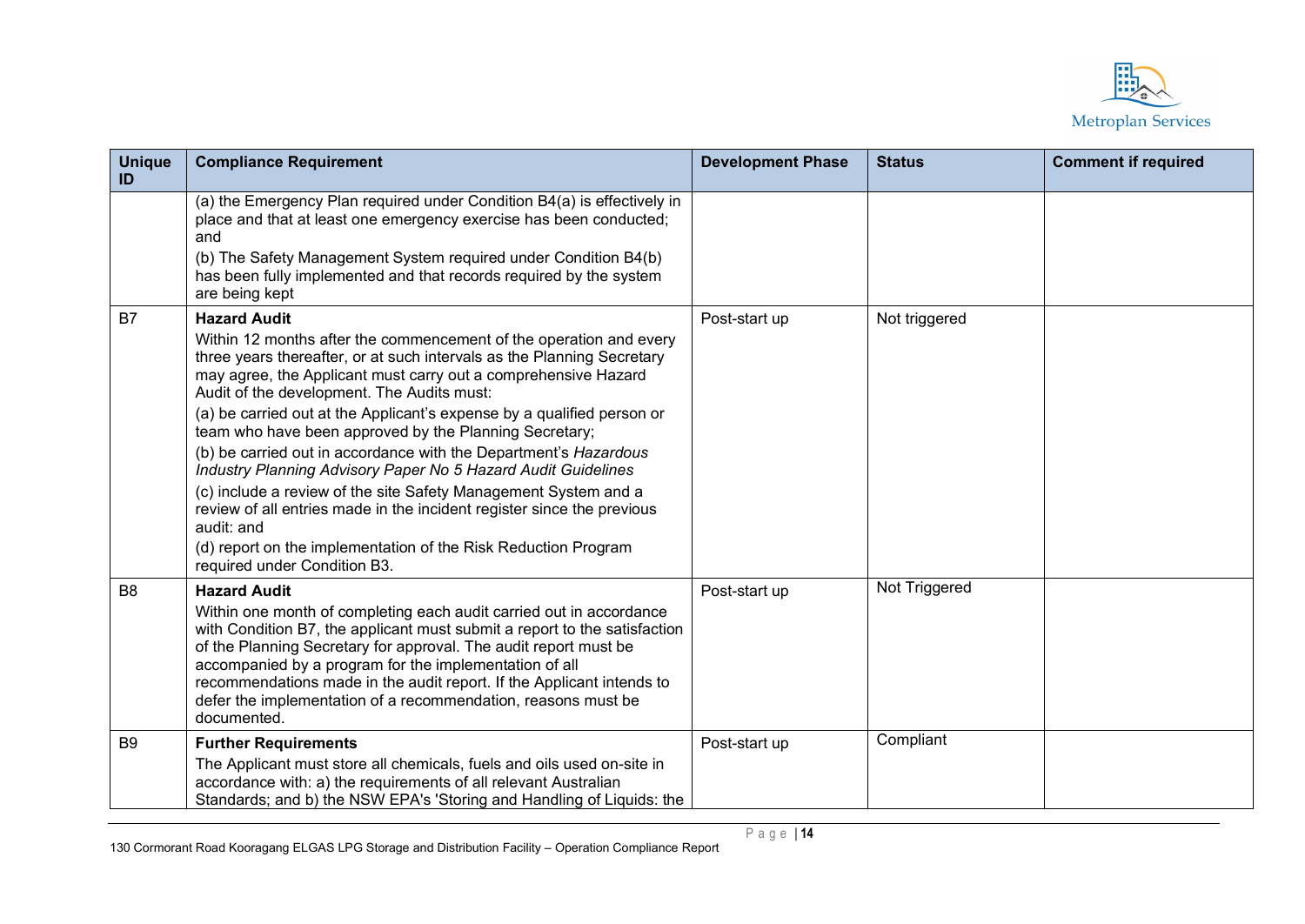

| <b>Unique</b><br>ID | <b>Compliance Requirement</b>                                                                                                                                                                                                                                                                                                                                                                                                                                             | <b>Development Phase</b> | <b>Status</b> | <b>Comment if required</b> |
|---------------------|---------------------------------------------------------------------------------------------------------------------------------------------------------------------------------------------------------------------------------------------------------------------------------------------------------------------------------------------------------------------------------------------------------------------------------------------------------------------------|--------------------------|---------------|----------------------------|
|                     | Environmental Protection - Participants Manual' if the chemicals are<br>liquids.                                                                                                                                                                                                                                                                                                                                                                                          |                          |               |                            |
| <b>B10</b>          | <b>Further Requirements</b><br>In the event of an inconsistency between the requirements of<br>conditions B9(a) and B9(b), the most stringent requirement must<br>prevail to the extent of the inconsistency.                                                                                                                                                                                                                                                             | Post - start up          | Compliant     |                            |
| <b>B11</b>          | <b>Dangerous Goods</b><br>Dangerous goods, as defined by the Australian Dangerous Goods<br>Code, must be stored and handled strictly in accordance with: a) all<br>relevant Australian Standards; b) for liquids, a minimum bund volume<br>requirement of 110% of the volume of the largest single stored volume<br>within the bund; and c) the Environment Protection Manual for<br>Authorised Officers: Bunding and Spill Management- technical bulletin<br>(EPA, 1997) | Operation                | Compliant     |                            |
| <b>B12</b>          | <b>Dangerous Goods</b><br>In the event of an inconsistency between the requirements of<br>conditions B11(a) to B11(c), the most stringent requirement must<br>prevail to the extent of the inconsistency.                                                                                                                                                                                                                                                                 | Operation                | Compliant     |                            |
| <b>B13</b>          | <b>Construction Traffic Management Plan</b><br>The Applicant must prepare a Construction Traffic Management Plan<br>for the development which details road safety and network efficiency<br>measures and heavy vehicle routes, access and parking<br>arrangements. Details must be included in the application for a<br><b>Construction Certificate</b>                                                                                                                   | Construction             | Compliant     |                            |
| <b>B14</b>          | <b>Roadworks and Access</b><br>The Applicant must ensure internal roads, driveways and parking<br>(including grades, turn paths, sight distance requirements, aisle widths,<br>aisle lengths and parking bay dimensions) associated with the<br>development are constructed and maintained in accordance with the<br>latest version of AS 2890.1:2004 Parking facilities Off-street car                                                                                   | At all times             | Compliant     |                            |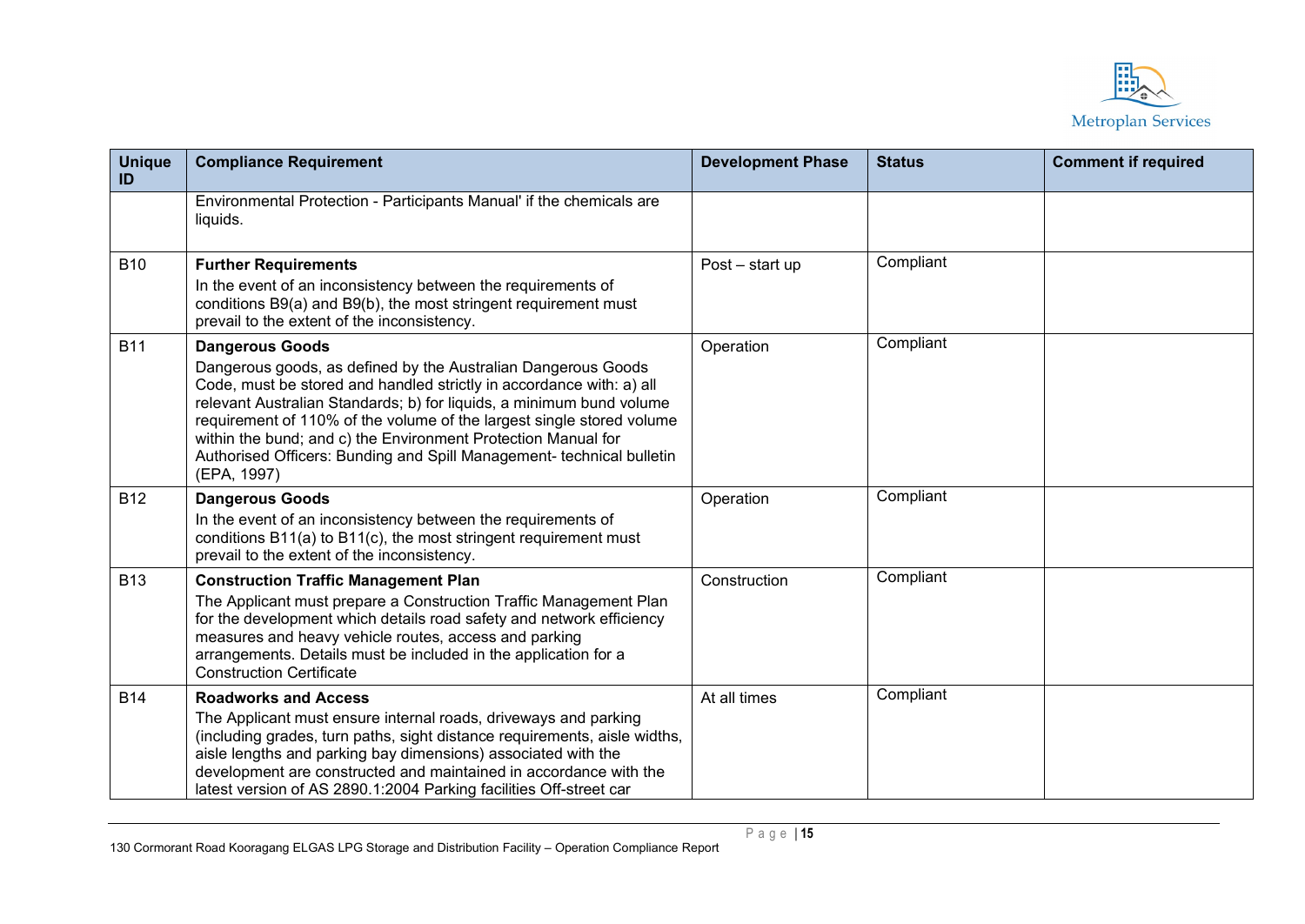

| <b>Unique</b><br>ID | <b>Compliance Requirement</b>                                                                                                                                                                                                                                                                                                                                                                                                                                 | <b>Development Phase</b> | <b>Status</b> | <b>Comment if required</b> |
|---------------------|---------------------------------------------------------------------------------------------------------------------------------------------------------------------------------------------------------------------------------------------------------------------------------------------------------------------------------------------------------------------------------------------------------------------------------------------------------------|--------------------------|---------------|----------------------------|
|                     | parking (Standards Australia, 2004) and AS 2890.2:2002 Parking<br>facilities Off-street commercial vehicle facilities (Standards Australia,<br>2002).                                                                                                                                                                                                                                                                                                         |                          |               |                            |
| <b>B15</b>          | <b>Roadworks and Access</b><br>All road works associated with the development must be undertaken at<br>full cost to the Applicant.                                                                                                                                                                                                                                                                                                                            | Construction             | Complaint     |                            |
| <b>B16</b>          | <b>Roadworks and Access</b><br>The Applicant must ensure the swept path of the longest vehicle<br>entering and exiting the site, as well as manoeuvrability through the<br>site, is in accordance with the relevant AUSTROADS guidelines.                                                                                                                                                                                                                     | Construction             | Compliant     |                            |
| <b>B17</b>          | <b>Roadworks and Access</b><br>The Applicant must submit design plans to the satisfaction of the<br>relevant roads authority which demonstrate that the proposed<br>accesses to the development are designed to accommodate the<br>turning path of a B-Double tanker                                                                                                                                                                                          | Construction             | Compliant     |                            |
| <b>B18</b>          | Parking<br>The Applicant must provide sufficient parking facilities on-site, including<br>for heavy vehicles and for site personnel, to ensure that traffic<br>associated with the development does not utilise public and residential<br>streets or public parking facilities                                                                                                                                                                                | Post start-up            | Complaint     |                            |
| <b>B19</b>          | <b>Operational Traffic Management Plan</b>                                                                                                                                                                                                                                                                                                                                                                                                                    | Pre-start up             | Compliant     |                            |
|                     | Prior to the commencement of operation, the Applicant must prepare<br>an Operational Traffic Management Plan for the development to the<br>satisfaction of the Planning Secretary. The plan must form part of the<br>OEMP required by Condition C5 and must: a) be prepared by a<br>suitably qualified and experienced person(s); b) be prepared in<br>consultation with Port of Newcastle; c) describe how the requirements<br>of Condition B21 will be met; |                          |               |                            |
|                     | d) detail the on-site traffic control measures to prevent vehicular<br>collision and control the manoeuvring of vehicles in designated areas;                                                                                                                                                                                                                                                                                                                 |                          |               |                            |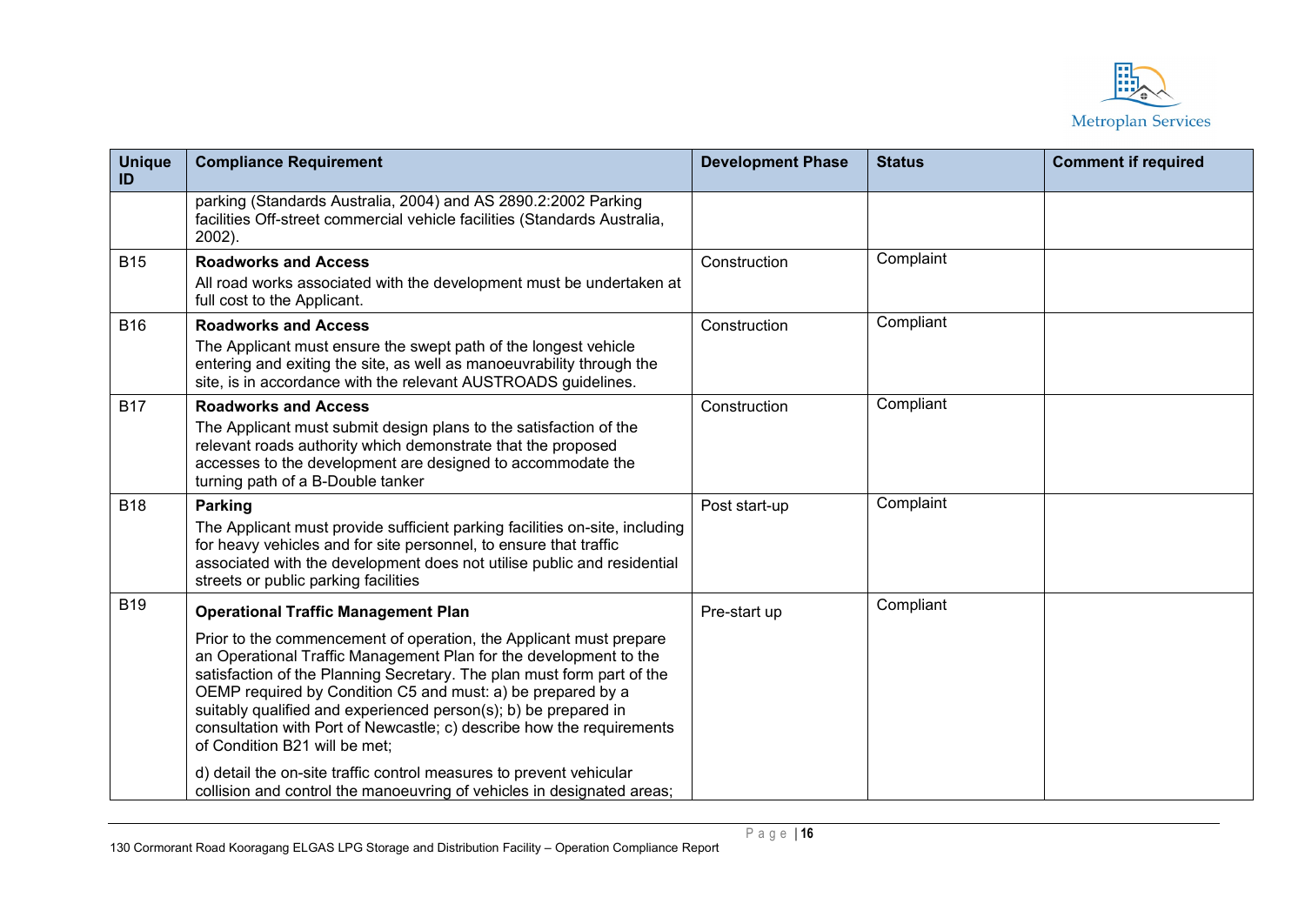

| <b>Unique</b><br>ID | <b>Compliance Requirement</b>                                                                                                                                                                                                                                                                                                                                                                                                                                                                                                                      | <b>Development Phase</b> | <b>Status</b> | <b>Comment if required</b> |
|---------------------|----------------------------------------------------------------------------------------------------------------------------------------------------------------------------------------------------------------------------------------------------------------------------------------------------------------------------------------------------------------------------------------------------------------------------------------------------------------------------------------------------------------------------------------------------|--------------------------|---------------|----------------------------|
|                     | e) detail the measures that are to be implemented to ensure road<br>safety and network efficiency during operation; f) detail heavy vehicle<br>routes, access, parking arrangements and pedestrian management; g)<br>include a Driver Code of Conduct to: (i) minimise the impacts on the<br>local and regional road network; (ii) minimise conflicts with other road<br>users; (iii) minimise road traffic noise; and (iv) ensure truck drivers use<br>specified routes; h) include a pro gram to monitor the effectiveness of<br>these measures. |                          |               |                            |
| <b>B20</b>          | <b>Operational Traffic Management Plan</b>                                                                                                                                                                                                                                                                                                                                                                                                                                                                                                         | Pre-start up             | Compliant     |                            |
|                     | The Applicant must:                                                                                                                                                                                                                                                                                                                                                                                                                                                                                                                                |                          |               |                            |
|                     | (a) not commence operation until the Operational Traffic Management<br>Plan required by Condition B19 is approved by the Planning Secretary;<br>and                                                                                                                                                                                                                                                                                                                                                                                                |                          |               |                            |
|                     | (b) implement the most recent version of the Operational Traffic<br>Management Plan approved by the Planning Secretary for the duration<br>of the operation.                                                                                                                                                                                                                                                                                                                                                                                       |                          |               |                            |
| <b>B21</b>          | <b>Operating Conditions</b>                                                                                                                                                                                                                                                                                                                                                                                                                                                                                                                        | Operation                | Compliant     |                            |
|                     | The Applicant must ensure:                                                                                                                                                                                                                                                                                                                                                                                                                                                                                                                         |                          |               |                            |
|                     | a) the development does not result in any vehicles queuing on the<br>public road network;                                                                                                                                                                                                                                                                                                                                                                                                                                                          |                          |               |                            |
|                     | b) all vehicles enter and exit the site in a forward direction;                                                                                                                                                                                                                                                                                                                                                                                                                                                                                    |                          |               |                            |
|                     | c) heavy vehicles and bins associated with the development are not<br>parked on local roads or footpaths in the vicinity of the site;                                                                                                                                                                                                                                                                                                                                                                                                              |                          |               |                            |
|                     | d) all vehicles are wholly contained on site before being required to<br>stop;                                                                                                                                                                                                                                                                                                                                                                                                                                                                     |                          |               |                            |
|                     | e) all loading and unloading of materials is carried out on-site;                                                                                                                                                                                                                                                                                                                                                                                                                                                                                  |                          |               |                            |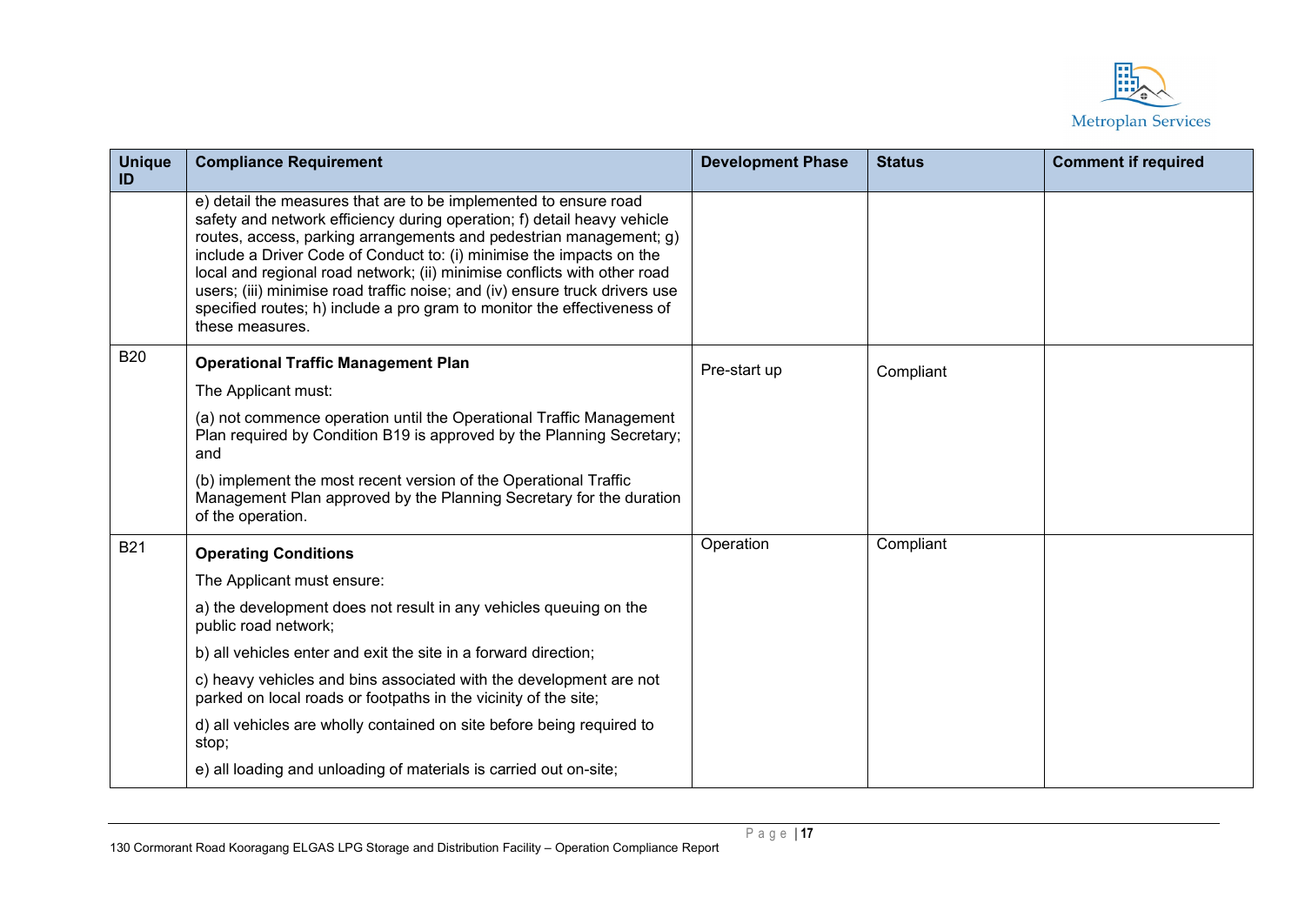

| <b>Unique</b><br>ID | <b>Compliance Requirement</b>                                                                                                                                                                                                                                                                                                                                                                                                              | <b>Development Phase</b> | <b>Status</b> | <b>Comment if required</b> |
|---------------------|--------------------------------------------------------------------------------------------------------------------------------------------------------------------------------------------------------------------------------------------------------------------------------------------------------------------------------------------------------------------------------------------------------------------------------------------|--------------------------|---------------|----------------------------|
|                     | f) all trucks entering or leaving the site with loads have their loads<br>covered and do not track dirt onto the public road network; and                                                                                                                                                                                                                                                                                                  |                          |               |                            |
|                     | g) the proposed turning areas in the car park are kept clear of any<br>obstacles, including parked cars, at all times                                                                                                                                                                                                                                                                                                                      |                          |               |                            |
| <b>B22</b>          | <b>Imported Soil</b>                                                                                                                                                                                                                                                                                                                                                                                                                       | Construction             | Compliant     |                            |
|                     | The Applicant must:                                                                                                                                                                                                                                                                                                                                                                                                                        |                          |               |                            |
|                     | a) ensure that only VENM or ENM is brought onto the site;                                                                                                                                                                                                                                                                                                                                                                                  |                          |               |                            |
|                     | b) keep accurate records of the volume and type of fill to be used; and<br>c) make these records available to the Department upon request                                                                                                                                                                                                                                                                                                  |                          |               |                            |
| <b>B23</b>          | <b>Erosion and Sediment Control</b>                                                                                                                                                                                                                                                                                                                                                                                                        | Construction             | Compliant     |                            |
|                     | Prior to the commencement of any construction or other surface<br>disturbance the Applicant must install and maintain suitable erosion<br>and sediment control measures on-site, in accordance with the<br>relevant requirements of the Managing Urban Stormwater: Soils and<br>Construction - Volume 1: Blue Book (Landcom, 2004) guideline and<br>the Erosion and Sediment Control Plan included in the CEMP required<br>by Condition C2 |                          |               |                            |
| <b>B24</b>          | <b>Stormwater Management System</b>                                                                                                                                                                                                                                                                                                                                                                                                        | Operation                | Compliant     |                            |
|                     | Prior to the commencement of operation, the Applicant must design,<br>install and operate a stormwater management system for the<br>development. The system must:                                                                                                                                                                                                                                                                          |                          |               |                            |
|                     | a) be designed by a suitably qualified and experienced person(s);                                                                                                                                                                                                                                                                                                                                                                          |                          |               |                            |
|                     | b) be generally in accordance with the conceptual design in the EIS;                                                                                                                                                                                                                                                                                                                                                                       |                          |               |                            |
|                     | c) be designed to meet the stormwater quantity and water quality<br>criteria within the Newcastle Development Control Plan 2012;                                                                                                                                                                                                                                                                                                           |                          |               |                            |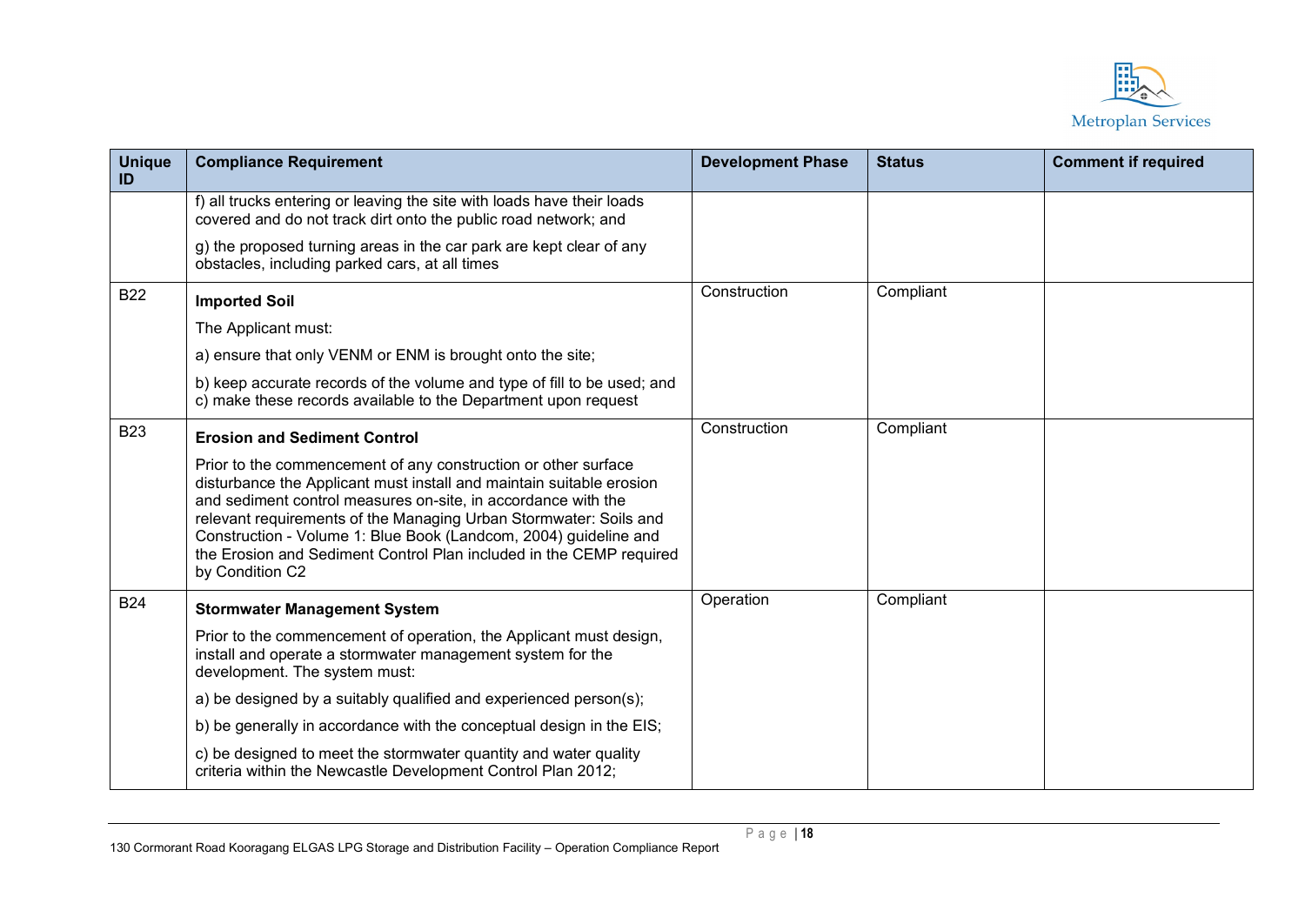

| <b>Unique</b><br>ID | <b>Compliance Requirement</b>                                                                                                                                                                                                                                                                                                                                                                                                                                                                                                                                                                                                                                                                                                                                                                              | <b>Development Phase</b> | <b>Status</b> | <b>Comment if required</b>                                                        |
|---------------------|------------------------------------------------------------------------------------------------------------------------------------------------------------------------------------------------------------------------------------------------------------------------------------------------------------------------------------------------------------------------------------------------------------------------------------------------------------------------------------------------------------------------------------------------------------------------------------------------------------------------------------------------------------------------------------------------------------------------------------------------------------------------------------------------------------|--------------------------|---------------|-----------------------------------------------------------------------------------|
|                     | d) be in accordance with applicable Australian Standards; and                                                                                                                                                                                                                                                                                                                                                                                                                                                                                                                                                                                                                                                                                                                                              |                          |               |                                                                                   |
|                     | e) ensure that the system capacity has been designed in accordance<br>with Australian Rainfall and Runoff (Engineers Australia, 2016) and<br>Managing Urban Stormwater: Council Handbook (EPA, 1997)<br>guidelines                                                                                                                                                                                                                                                                                                                                                                                                                                                                                                                                                                                         |                          |               |                                                                                   |
| <b>B25</b>          | <b>Stormwater Management System</b>                                                                                                                                                                                                                                                                                                                                                                                                                                                                                                                                                                                                                                                                                                                                                                        | Operation                | Compliant     |                                                                                   |
|                     | The Applicant must ensure the stormwater management system is<br>identified and sign-posted in accordance with Council's Stormwater<br>and Water Efficiency for Development Technical Manual. Details must<br>be included in the application for a Construction Certificate.                                                                                                                                                                                                                                                                                                                                                                                                                                                                                                                               |                          |               |                                                                                   |
| <b>B26</b>          | <b>Water Management Plan</b><br>Prior to the commencement of operation, the Applicant must prepare a<br>Water Management Plan to the satisfaction of the Planning Secretary.<br>The Water Management Plan must form part of the OEMP required by<br>Condition C5. The Water Management Plan must:<br>a) be prepared by a suitably qualified and experienced person(s)<br>whose appointment has been endorsed by the Planning Secretary;<br>b) be prepared in consultation with DOI;<br>c) detail water use, metering, disposal and management on-site;<br>d) detail the management of wastewater streams on-site; and<br>e) contain a Groundwater Monitoring Plan which includes: (i) baseline<br>data on groundwater levels and quality; and (ii) a program to monitor<br>groundwater levels and quality. | Pre-start up             | Not triggered | S4.55 modification<br>approved to delete this<br>condition on 20 October<br>2020. |
| <b>B27</b>          | <b>Water Management Plan</b><br>The Applicant must:<br>(a) not commence operation until the Water Management Plan<br>required by Condition B26 is approved by the Planning Secretary; and                                                                                                                                                                                                                                                                                                                                                                                                                                                                                                                                                                                                                  | Pre-start up             | Not triggered | S4.55 modification<br>approved to delete this<br>condition on 20 October<br>2020. |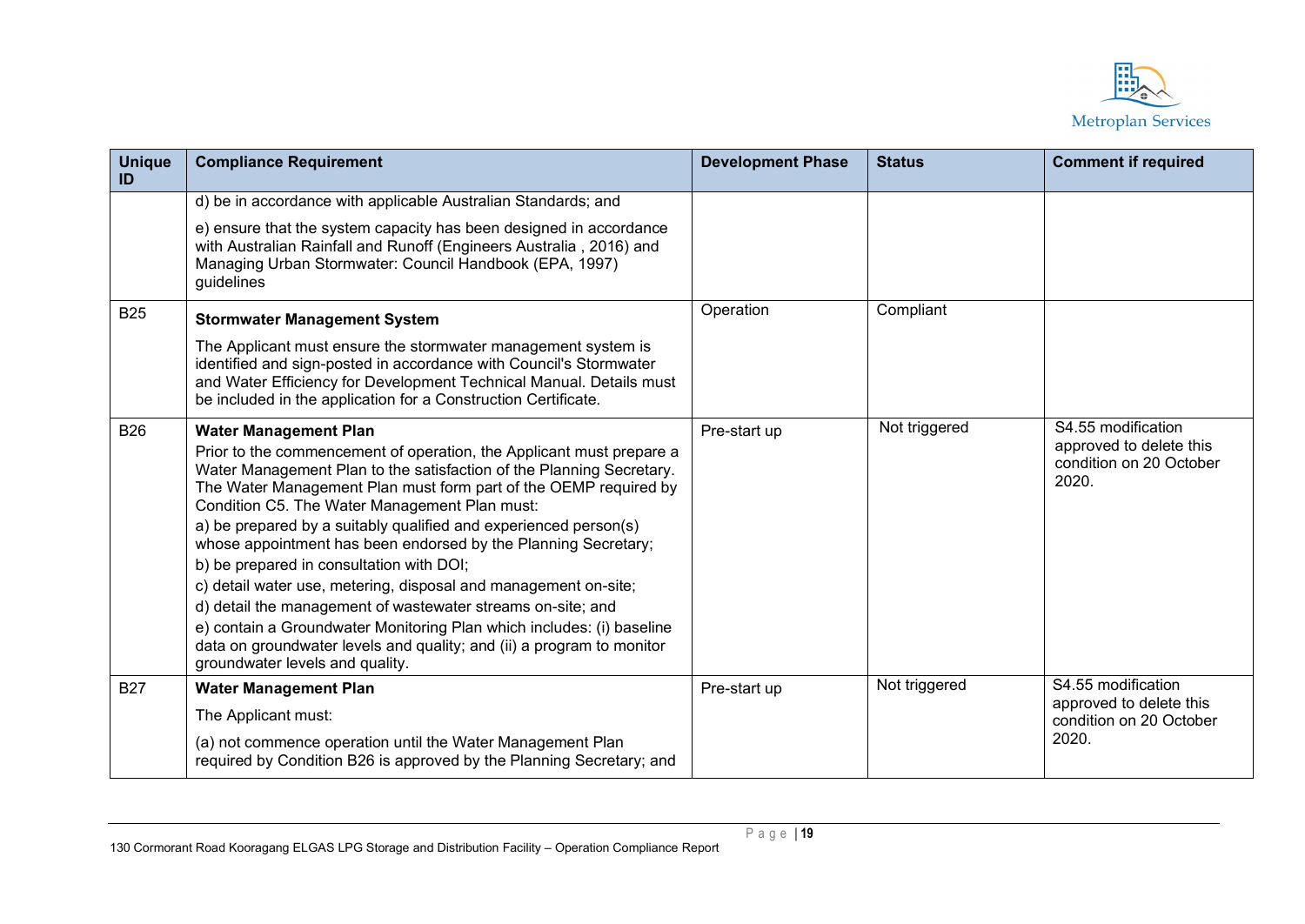

| <b>Unique</b><br>ID | <b>Compliance Requirement</b>                                                                                                                                                                                                                                                                                                                                                                                                                                                                                                                                                                                                                                                                                                                                                                                                                                                                                                                                            | <b>Development Phase</b> | <b>Status</b> | <b>Comment if required</b> |
|---------------------|--------------------------------------------------------------------------------------------------------------------------------------------------------------------------------------------------------------------------------------------------------------------------------------------------------------------------------------------------------------------------------------------------------------------------------------------------------------------------------------------------------------------------------------------------------------------------------------------------------------------------------------------------------------------------------------------------------------------------------------------------------------------------------------------------------------------------------------------------------------------------------------------------------------------------------------------------------------------------|--------------------------|---------------|----------------------------|
|                     | (b) implement the most recent version of the Water Management Plan<br>approved by the Planning Secretary for the duration of the<br>development.                                                                                                                                                                                                                                                                                                                                                                                                                                                                                                                                                                                                                                                                                                                                                                                                                         |                          |               |                            |
| <b>B28</b>          | <b>Groundwater Management</b><br>If groundwater is encountered during construction, the Applicant must<br>obtain all necessary licences or, if required, approval from DOI                                                                                                                                                                                                                                                                                                                                                                                                                                                                                                                                                                                                                                                                                                                                                                                               | Construction             | Compliant     |                            |
| <b>B29</b>          | <b>Groundwater Management</b><br>Prior to the commencement of construction, the Applicant must<br>prepare a Groundwater Contingency Plan to the satisfaction of the<br>Planning Secretary. The Groundwater Contingency Plan must form<br>part of the CEMP required by Condition C2. The Groundwater<br>Contingency Plan must:<br>a) define the triggers that activate the Groundwater Contingency Plan;<br>b) identify the protocols that will be implemented should the<br>Groundwater Contingency Plan be triggered, including the preparation<br>of a Groundwater Management Plan;<br>c) identify all potential groundwater licences or approvals that may be<br>required should the Groundwater Contingency Plan be triggered;<br>d) define the timeframes for:<br>(i) notifying DOI if the Groundwater Contingency Plan is triggered; (ii)<br>implementing the protocols under paragraph (b) above; and (iii)<br>submitting the Groundwater Management Plan to DOI. | Pre-construction         | Compliant     |                            |
| <b>B30</b>          | <b>Groundwater Management</b><br>The Applicant must: a) not commence construction until the<br>Groundwater Contingency Plan required by Condition B29 is approved<br>by the Planning Secretary; and b) implement the most recent version of<br>the Groundwater Contingency Plan approved by the Planning<br>Secretary for the duration of the development.                                                                                                                                                                                                                                                                                                                                                                                                                                                                                                                                                                                                               | Pre-construction         | Compliant     |                            |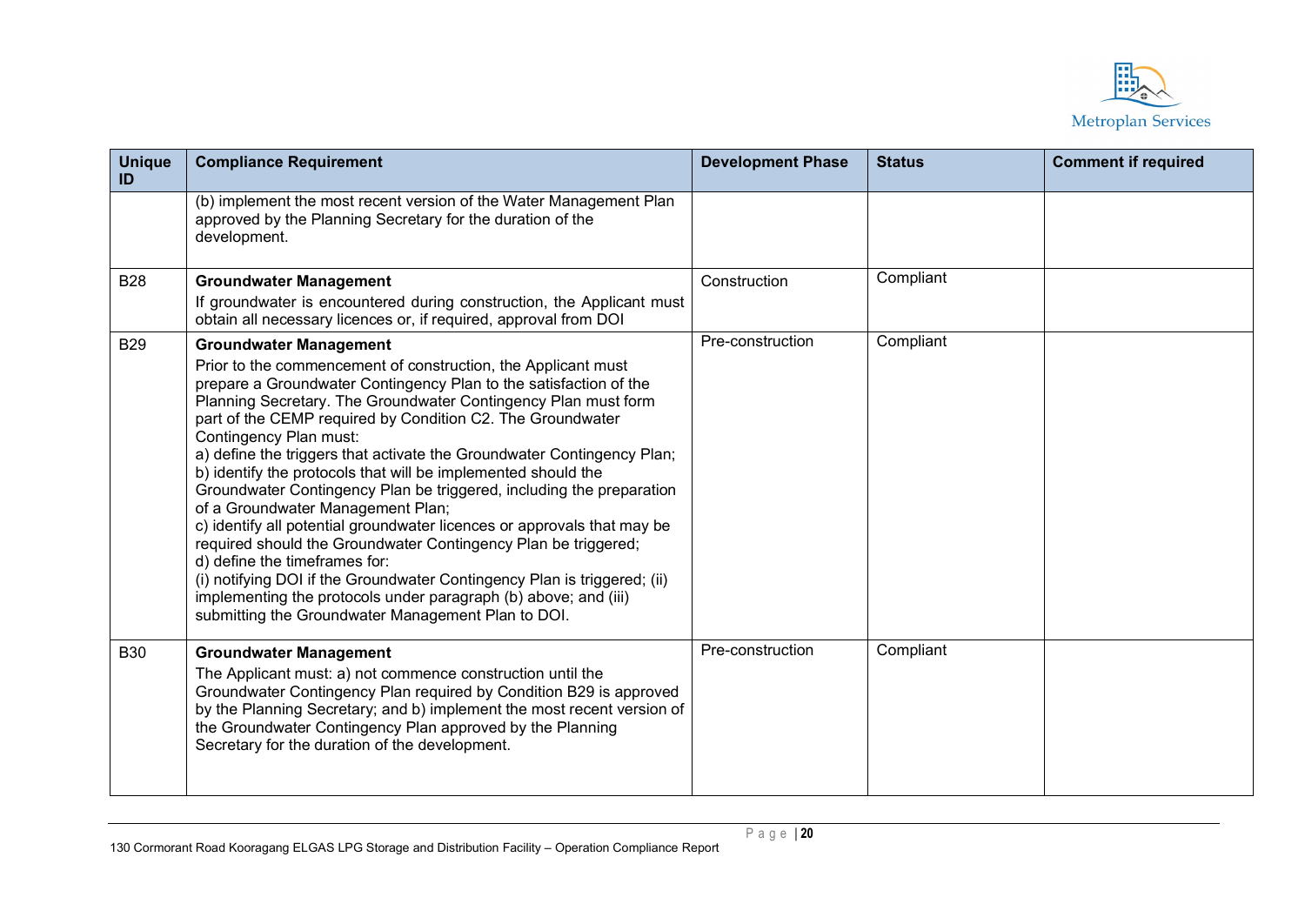

| <b>Unique</b><br>ID | <b>Compliance Requirement</b>                                                                                                                                                                                                                                                                                                                                                                                                                                                                                | <b>Development Phase</b> | <b>Status</b> | <b>Comment if required</b> |
|---------------------|--------------------------------------------------------------------------------------------------------------------------------------------------------------------------------------------------------------------------------------------------------------------------------------------------------------------------------------------------------------------------------------------------------------------------------------------------------------------------------------------------------------|--------------------------|---------------|----------------------------|
| <b>B31</b>          | <b>Aboriginal Heritage</b><br>The Applicant must ensure all staff are aware of their statutory<br>obligations for heritage under the National Parks and Wildlife Act 1974<br>and the Heritage Act 1977.                                                                                                                                                                                                                                                                                                      | At all times             | Compliant     |                            |
| <b>B32</b>          | <b>Aboriginal Heritage</b><br>Prior to the commencement of operation, the Applicant must install a<br>plaque which acknowledges the past occupation of the area by<br>Awabakal and Worimi peoples.                                                                                                                                                                                                                                                                                                           | Pre-start up             | Compliant     |                            |
| <b>B33</b>          | <b>Unexpected Finds Protocol</b><br>If any item or object of Aboriginal heritage significance is identified on<br>site:<br>a) all work in the immediate vicinity of the suspected Aboriginal item or<br>object must cease immediately;<br>b) a 10 m wide buffer area around the suspected item or object must<br>be cordoned off; and<br>c) the OEH must be contacted immediately                                                                                                                            | Construction             | Compliant     |                            |
| <b>B34</b>          | <b>Unexpected Finds Protocol</b><br>Work in the immediate vicinity of the Aboriginal item or object may only<br>recommence in accordance with the provisions of Part 6 of the<br>National Parks and Wildlife Act 1974.                                                                                                                                                                                                                                                                                       | Construction             | Compliant     |                            |
| <b>B35</b>          | <b>Dust Minimisation</b><br>The Applicant must take all reasonable steps to minimise dust generated<br>during all works authorised by this consent.                                                                                                                                                                                                                                                                                                                                                          | Construction             | Compliant     |                            |
| <b>B36</b>          | <b>Dust Minimisation</b><br>During construction, the Applicant must ensure that: a) exposed<br>surfaces and stockpiles are suppressed by regular watering; b) all<br>trucks entering or leaving the site with loads have their loads covered;<br>c) trucks associated with the development do not track dirt onto the<br>public road network; d) public roads used by these trucks are kept<br>clean; and e) land stabilisation works are carried out progressively on<br>site to minimise exposed surfaces. | Construction             | Compliant     |                            |

Page | **21**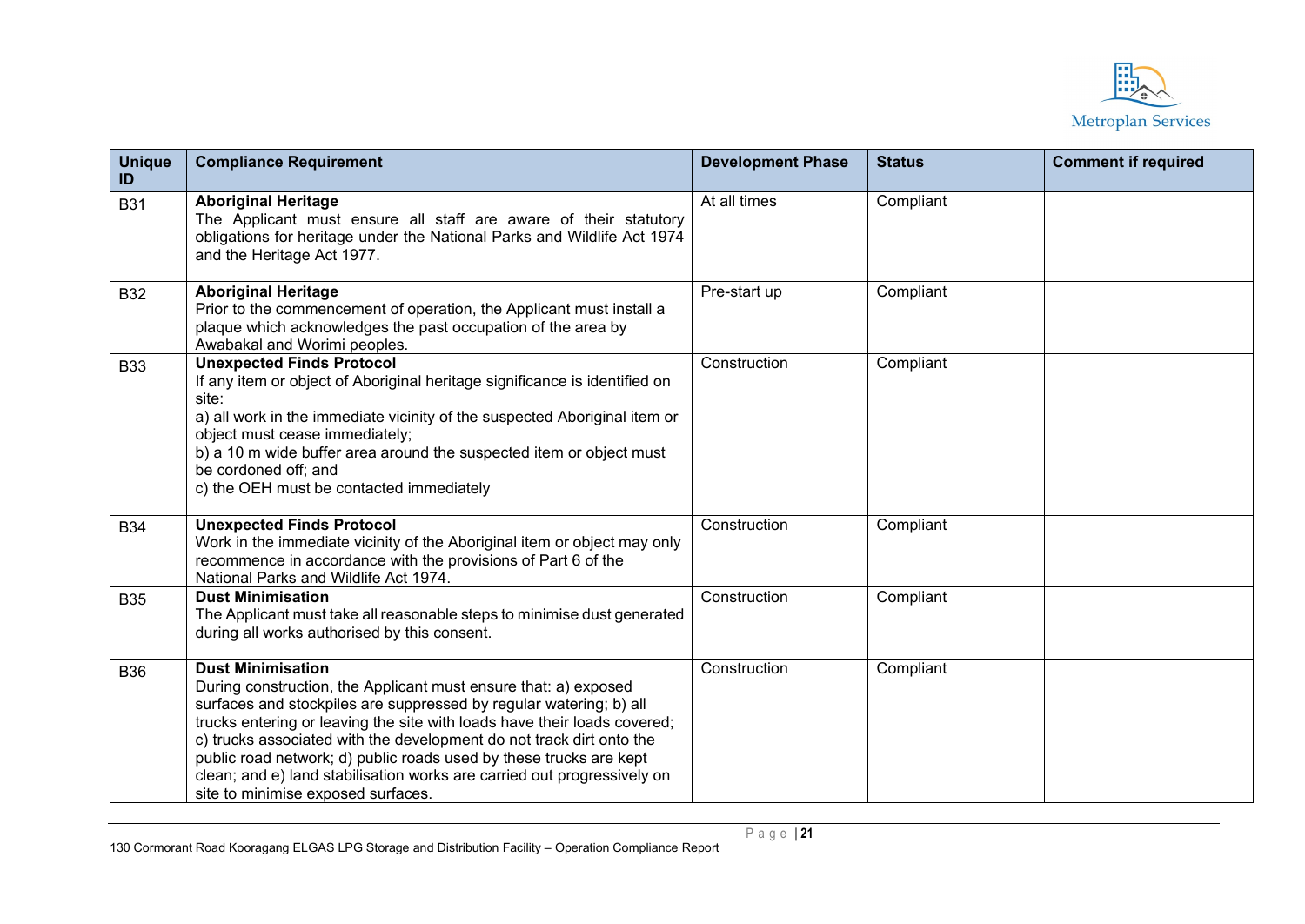

| <b>Unique</b><br>ID | <b>Compliance Requirement</b>                                                                                                                                                                                                                                                                                                                                                                    | <b>Development Phase</b> | <b>Status</b> | <b>Comment if required</b>                                                                 |
|---------------------|--------------------------------------------------------------------------------------------------------------------------------------------------------------------------------------------------------------------------------------------------------------------------------------------------------------------------------------------------------------------------------------------------|--------------------------|---------------|--------------------------------------------------------------------------------------------|
| <b>B37</b>          | <b>Odour Management</b><br>The Applicant must ensure the development does not cause or permit<br>the emission of any offensive odour (as defined in the POEO Act).                                                                                                                                                                                                                               | At all times             | Compliant     |                                                                                            |
| <b>B38</b>          | Noise – Hours of Work<br>The Applicant must comply with the hours detailed in Table 1. Table 1<br>Hours of Work Earthworks and construction: Monday-Friday: 7 am to 6<br>pm Saturday: 8 am to 1 pm Operation: Monday-Saturday: 8 am to 5.30<br>pm                                                                                                                                                | At all times             | Compliant     | 6 August 2021 - S4.55<br>modification approved to<br>operate Monday to Sunday<br>24 hours. |
| <b>B39</b>          | Noise - Hours of Work<br>Works outside of the hours identified in Condition B38 may be<br>undertaken in the following circumstances:<br>a) for the delivery of materials required outside these hours by the<br>NSW Police Force or other authorities for safety reasons; or<br>b) where it is required in an emergency to avoid the loss of lives,<br>property or to prevent environmental harm | At all times             | Compliant     | 6 August 2021 - S4.55<br>modification approved to<br>operate Monday to Sunday<br>24 hours. |
| <b>B40</b>          | <b>Waste Management - Statutory Requirements</b><br>All waste materials removed from the site must only be directed to a<br>waste management facility or premises lawfully permitted to accept the<br>materials                                                                                                                                                                                  | At all times             | Compliant     |                                                                                            |
| <b>B41</b>          | <b>Waste Management - Statutory Requirements</b><br>The Applicant must assess and classify all liquid and non-liquid wastes<br>to be taken off site in accordance with the latest version of EPA's<br>Waste Classification Guidelines Part 1: Classifying Waste (EPA, 2014)<br>and dispose of all wastes to a facility that may lawfully accept the<br>waste.                                    | At all times             | Compliant     |                                                                                            |
| <b>B42</b>          | <b>Waste Management - Statutory Requirements</b><br>Waste generated outside the site must not be received at the site for<br>storage, treatment, processing, reprocessing, or disposal.                                                                                                                                                                                                          | At all times             | Compliant     |                                                                                            |
| <b>B43</b>          | <b>Waste Management - Statutory Requirements</b><br>The collection of waste generated during operation of the development<br>must be undertaken between 7 am to 10 pm Monday to Friday                                                                                                                                                                                                           | At all times             | Compliant     |                                                                                            |

Page | **22**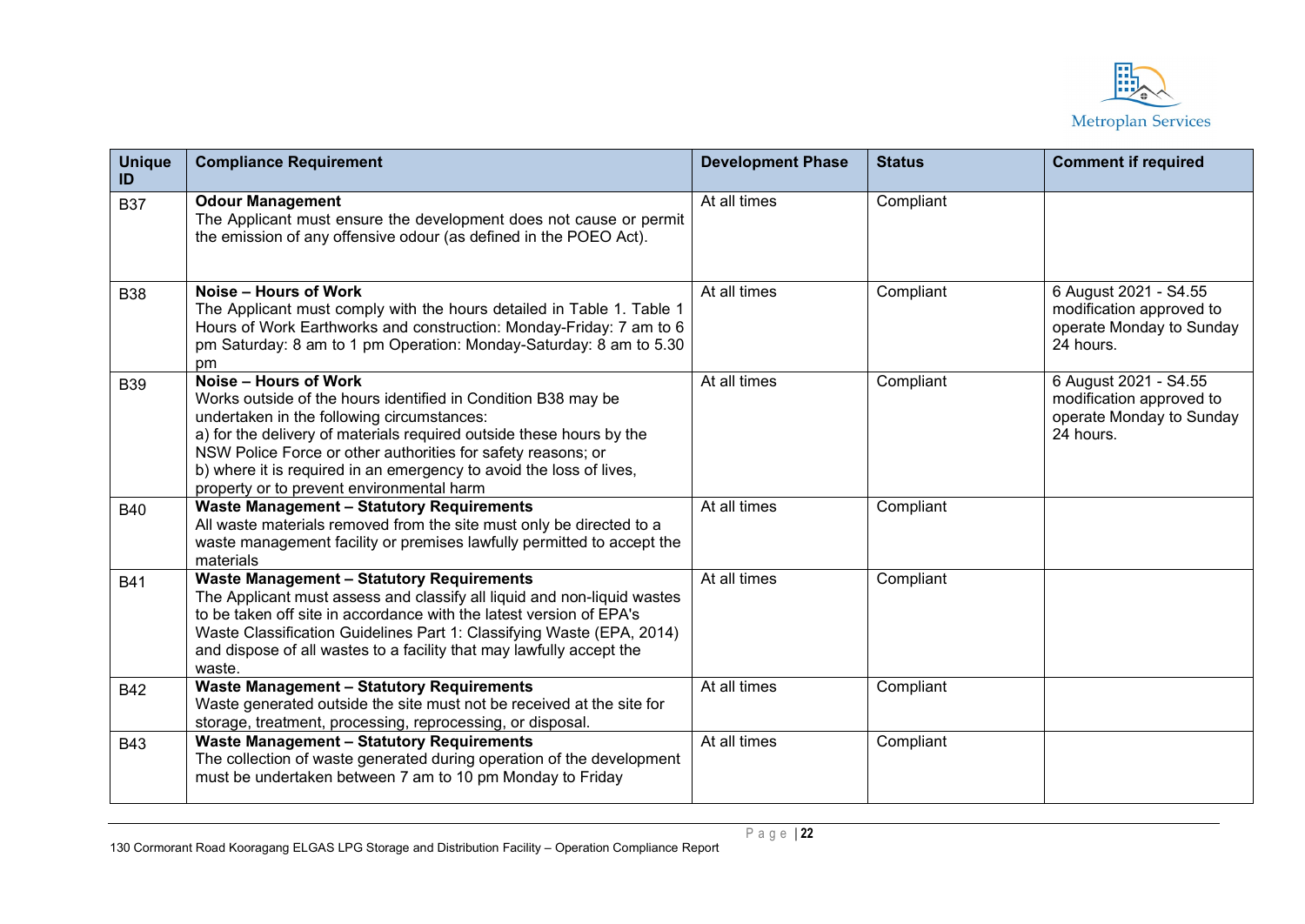

| <b>Unique</b><br>ID | <b>Compliance Requirement</b>                                                                                                                                                                                                                                                                                                                                                                                                                                                                                               | <b>Development Phase</b> | <b>Status</b> | <b>Comment if required</b> |
|---------------------|-----------------------------------------------------------------------------------------------------------------------------------------------------------------------------------------------------------------------------------------------------------------------------------------------------------------------------------------------------------------------------------------------------------------------------------------------------------------------------------------------------------------------------|--------------------------|---------------|----------------------------|
|                     |                                                                                                                                                                                                                                                                                                                                                                                                                                                                                                                             |                          |               |                            |
| <b>B44</b>          | <b>Contamination</b><br>Prior to the commencement of earthworks, the Applicant must prepare<br>an unexpected contamination procedure to ensure that potentially<br>contaminated material is appropriately managed. The procedure must<br>form part of the of the CEMP in accordance with Condition C2 and<br>must ensure any material identified as contaminated must be disposed<br>off-site, with the disposal location and results of testing submitted to<br>the Planning Secretary, prior to its removal from the site | Construction             | Compliant     |                            |
| <b>B45</b>          | Landscaping<br>The Applicant must ensure landscaping works are completed in<br>accordance with the plans identified in Table 2. Table 2 Landscape<br>Plans Drawing No. L-01, Revision DA2: Landscape Site Plan, RJ<br>Sinclair Pty Ltd Drawing No. L-02, Revision DA2: Landscape Bedding<br>Plans, RJ Sinclair Pty Ltd                                                                                                                                                                                                      | Construction             | Compliant     |                            |
| <b>B46</b>          | Lighting<br>The Applicant must ensure the lighting associated with the<br>development: a) complies with the latest version of AS 4282-1997 -<br>Control of the obtrusive effects of outdoor lighting (Standards Australia,<br>1997); and b) is mounted, screened and directed in such a manner that<br>it does not create a nuisance to surrounding properties or the public<br>road network                                                                                                                                | Operation                | Compliant     |                            |
| <b>B47</b>          | Lighting<br>The Applicant must ensure adequate lighting is provided for afterhours<br>access by tanker drivers                                                                                                                                                                                                                                                                                                                                                                                                              | Operation                | Compliant     |                            |
| <b>B48</b>          | <b>Signage and Fencing</b><br>All signage and fencing must be erected in accordance with the<br>development plans included in the EIS. Note: This condition does not<br>apply to temporary construction and safety related signage and fencing                                                                                                                                                                                                                                                                              | Operation                | Compliant     |                            |
| <b>B49</b>          | <b>Signage and Fencing</b><br>The Applicant must install a masonry or metal clad fence with a<br>minimum height of 2.1 m around the perimeter of all open storage and<br>work areas.                                                                                                                                                                                                                                                                                                                                        | Operation                | Complaint     |                            |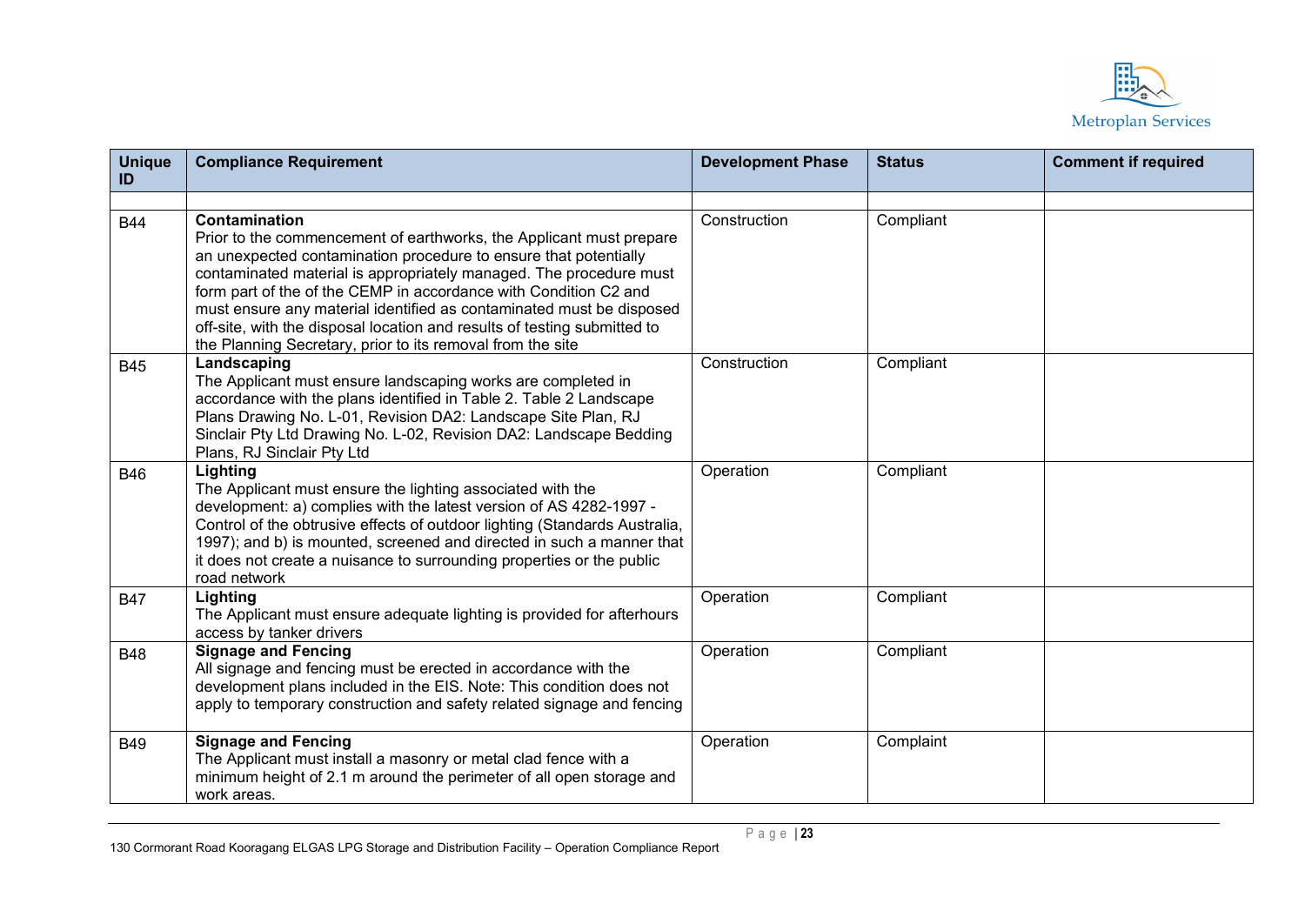

| <b>Unique</b><br>ID | <b>Compliance Requirement</b>                                                                                                                                                                                                                                                                                                                                                                                                                                                                                                                                                                                                                                                                                                                                                                                                                                                                                                                                                                                                                                                                                                                                                                                                                                                                                                                                                                                                                                                                                                                                                                                         | <b>Development Phase</b> | <b>Status</b> | <b>Comment if required</b> |
|---------------------|-----------------------------------------------------------------------------------------------------------------------------------------------------------------------------------------------------------------------------------------------------------------------------------------------------------------------------------------------------------------------------------------------------------------------------------------------------------------------------------------------------------------------------------------------------------------------------------------------------------------------------------------------------------------------------------------------------------------------------------------------------------------------------------------------------------------------------------------------------------------------------------------------------------------------------------------------------------------------------------------------------------------------------------------------------------------------------------------------------------------------------------------------------------------------------------------------------------------------------------------------------------------------------------------------------------------------------------------------------------------------------------------------------------------------------------------------------------------------------------------------------------------------------------------------------------------------------------------------------------------------|--------------------------|---------------|----------------------------|
| <b>B50</b>          | <b>Mosquito Management</b><br>The Applicant must implement the Mosquito Management Plan -<br>Proposed Elgas Facility, prepared for Sovechles Nominees Pty Ltd, for<br>the duration of the construction and operation of the development to<br>minimise breeding sites for nuisance biting and disease transmitting<br>mosquitos.                                                                                                                                                                                                                                                                                                                                                                                                                                                                                                                                                                                                                                                                                                                                                                                                                                                                                                                                                                                                                                                                                                                                                                                                                                                                                      | At all times             | Compliant     |                            |
|                     | PART C- ENVIRONMENTAL MANAGEMENT, REPORTING AND AUDITING                                                                                                                                                                                                                                                                                                                                                                                                                                                                                                                                                                                                                                                                                                                                                                                                                                                                                                                                                                                                                                                                                                                                                                                                                                                                                                                                                                                                                                                                                                                                                              |                          |               |                            |
| C <sub>1</sub>      | <b>Environmental Management Plan Requirements</b><br>Management plans required under this consent must be prepared in<br>accordance with relevant guidelines, and include:<br>a) details of: (i) the relevant statutory requirements (including any<br>relevant approval, licence or lease conditions); (ii) any relevant limits or<br>performance measures and criteria; and (iii) the specific performance<br>indicators that are proposed to be used to judge the performance of, or<br>guide the implementation of, the development or any management<br>measures;<br>b) a description of the measures to be implemented to comply with the<br>relevant statutory requirements, limits, or performance measures and<br>criteria;<br>c) a program to monitor and report on the: (i) impacts and<br>environmental performance of the development; (ii) effectiveness of the<br>management measures set out pursuant to paragraph (b) above;<br>d) a contingency plan to manage any unpredicted impacts and their<br>consequences and to ensure that ongoing impacts reduce to levels<br>below relevant impact assessment criteria as quickly as possible;<br>e) a program to investigate and implement ways to improve the<br>environmental performance of the development over time;<br>f) a protocol for managing and reporting any: (i) incident and any non-<br>compliance (specifically including any exceedance of the impact<br>assessment criteria and performance criteria); (ii) complaint; (iii) failure<br>to comply with statutory requirements; and<br>g) a protocol for periodic review of the plan. | At all times             | Compliant     |                            |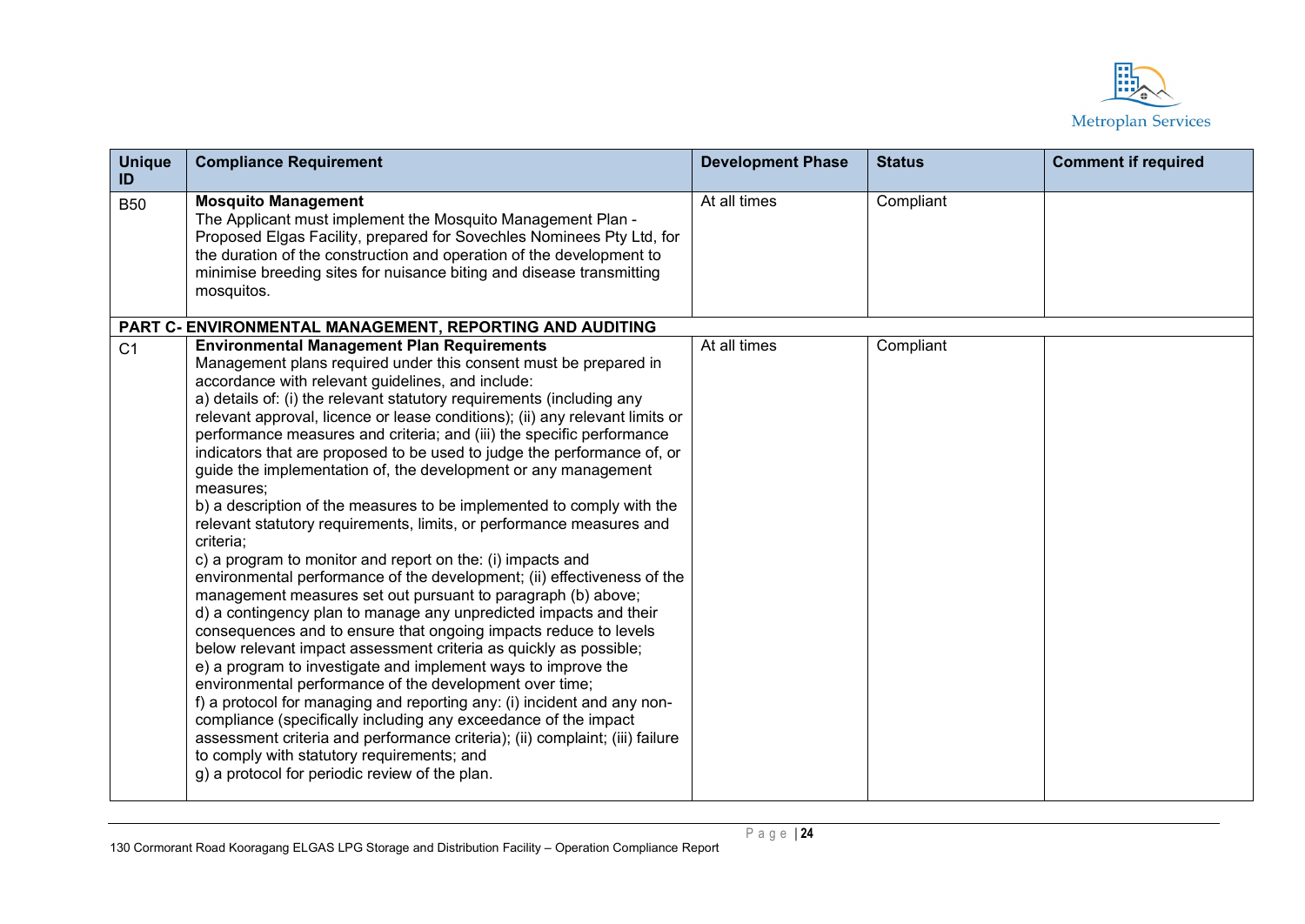

| <b>Unique</b><br>ID | <b>Compliance Requirement</b>                                                                                                                                                                                                                                                                                                                                                                                                                                                  | <b>Development Phase</b> | <b>Status</b>   | <b>Comment if required</b>                                                                     |
|---------------------|--------------------------------------------------------------------------------------------------------------------------------------------------------------------------------------------------------------------------------------------------------------------------------------------------------------------------------------------------------------------------------------------------------------------------------------------------------------------------------|--------------------------|-----------------|------------------------------------------------------------------------------------------------|
| C <sub>2</sub>      | <b>Construction Environmental Management Plan</b><br>The applicant must prepare a Construction Environmental<br>Management Plan (CEMP) in accordance with the requirements of<br>Condition C1 and to the satisfaction of the Planning Secretary.                                                                                                                                                                                                                               | Pre-construction         | Non - compliant | Applicant served with<br>Alleged Breach Notice<br>dated 21/07/2020, matter<br>resolved.        |
| C <sub>3</sub>      | <b>Construction Environmental Management Plan</b><br>As part of the CEMP required under Condition C2 of this consent, the<br>Applicant must include the following:<br>a) Construction Traffic Management Plan (see Condition B13);<br>b) Erosion and Sediment Control (see Condition B23);<br>c) Mosquito Management Plan (see Condition B50); and<br>d) Groundwater Contingency Plan (see Condition B29).                                                                     | Pre-construction         | Non - compliant | Applicant served with<br><b>Alleged Breach Notice</b><br>dated 21/07/2020, matter<br>resolved. |
| C <sub>4</sub>      | <b>Construction Environmental Management Plan</b><br>The Applicant must:<br>a) not commence construction of the development until the CEMP is<br>approved by the Planning Secretary; and<br>b) carry out the construction of the development in accordance with the<br>CEMP approved by the Planning Secretary and as revised and<br>approved by the Planning Secretary from time to time.                                                                                     | Pre-construction         | Non - compliant | Applicant served with<br><b>Alleged Breach Notice</b><br>dated 21/07/2020, matter<br>resolved. |
| C <sub>5</sub>      | <b>Operational Environmental Management Plan</b><br>The applicant must prepare an Operational Environmental<br>Management plan (OEMP) in accordance with the requirements of<br>Condition C1 and to the satisfaction of the Planning Secretary.                                                                                                                                                                                                                                | Pre-start up             | Compliant       |                                                                                                |
| C <sub>6</sub>      | <b>Operational Environmental Management Plan</b><br>As part of the OEMP required under Condition C5 of this consent, the<br>Applicant must include the following:<br>a) describe the role, responsibility, authority and accountability of all<br>key personnel involved in the environmental management of the<br>development;<br>b) describe the procedures that would be implemented to: (i) keep the<br>local community and relevant agencies informed about the operation | Pre-start up             | Complaint       |                                                                                                |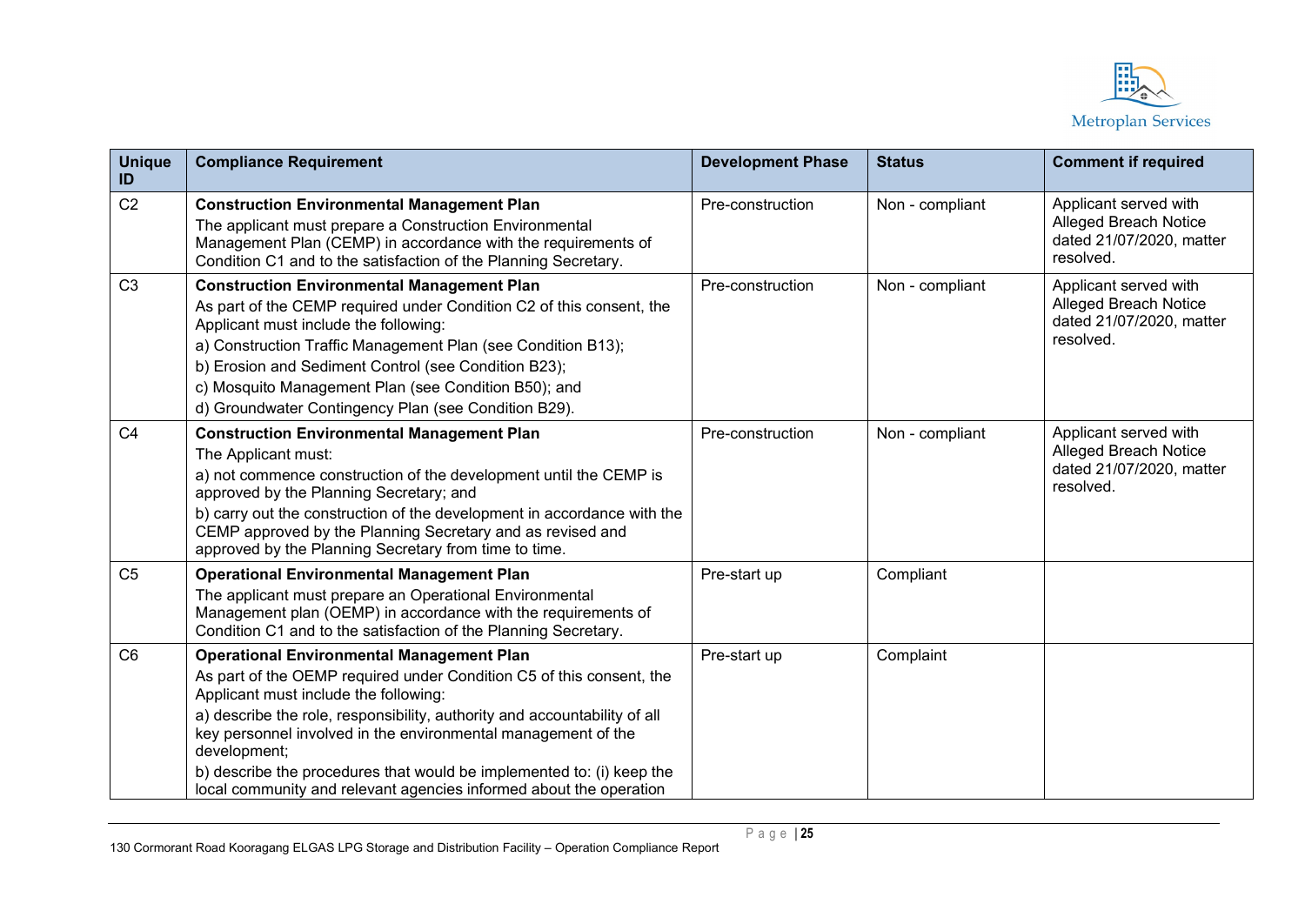

| <b>Unique</b><br>ID | <b>Compliance Requirement</b>                                                                                                                                                                                                                                                                                                                                                                                                                                                                                                                                                    | <b>Development Phase</b> | <b>Status</b> | <b>Comment if required</b>                                                    |
|---------------------|----------------------------------------------------------------------------------------------------------------------------------------------------------------------------------------------------------------------------------------------------------------------------------------------------------------------------------------------------------------------------------------------------------------------------------------------------------------------------------------------------------------------------------------------------------------------------------|--------------------------|---------------|-------------------------------------------------------------------------------|
|                     | and environmental performance of the development; (ii) receive,<br>handle, respond to, and record complaints; (iii) resolve any disputes<br>that may arise; (iv) respond to any non-compliance; (v) respond to<br>emergencies; and<br>c) include the following environmental management plans: (i)<br>Operational Traffic Management Plan (see Condition B19); (ii) Flood<br>Emergency Response; (iii) Water Management Plan (see Condition<br>B26); and (iv) Mosquito Management Plan (see Condition B50).                                                                      |                          |               |                                                                               |
| C7                  | <b>Operational Environmental Management Plan</b><br>The Applicant must:                                                                                                                                                                                                                                                                                                                                                                                                                                                                                                          | Pre-start up             | Compliant     |                                                                               |
|                     | (a) not commence operation until the OEMP is approved by the<br>Planning Secretary; and                                                                                                                                                                                                                                                                                                                                                                                                                                                                                          |                          |               |                                                                               |
|                     | (b) operate the development in accordance with the OEMP approved<br>by the Planning Secretary (and as revised and approved by the<br>Planning Secretary from time to time).                                                                                                                                                                                                                                                                                                                                                                                                      |                          |               |                                                                               |
| C <sub>8</sub>      | <b>Revision of Strategies, Plans and Programs</b><br>Within three months of:<br>a) the submission of an incident report under Condition C10;<br>b) the submission of an Independent Audit under Condition C17;<br>c) the approval of any modification of the conditions of this consent; or<br>d) the issue of a direction of the Planning Secretary under Condition<br>A2(b) which requires a review, the strategies, plans and programs<br>required under this consent must be reviewed, and the Department<br>must be notified in writing that a review is being carried out. | Operation                | Compliant     | OEMP reviewed and<br>updated as required<br>following S4.55<br>modifications. |
| C9                  | <b>Revision of Strategies, Plans and Programs</b><br>If necessary, to either improve the environmental performance of the<br>development, cater for a modification or comply with a direction, the<br>strategies, plans and programs required under this consent must be<br>revised, to the satisfaction of the Planning Secretary. Where revisions<br>are required, the revised document must be submitted to the Planning                                                                                                                                                      | Operation                | Compliant     |                                                                               |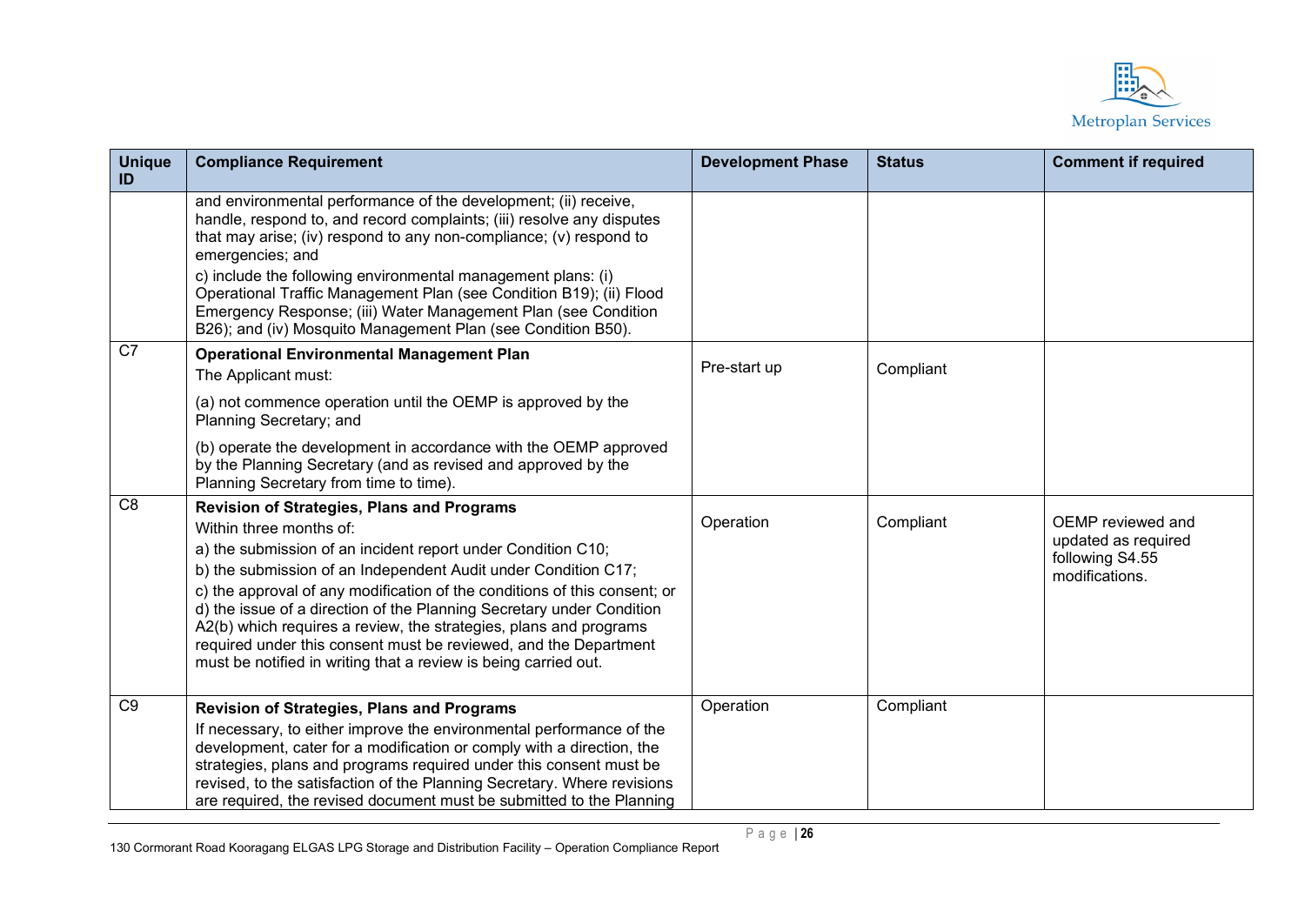

| <b>Unique</b><br>ID | <b>Compliance Requirement</b>                                                                                                                                                                                                                                                                                                                                                                                                                                                                                                                                      | <b>Development Phase</b> | <b>Status</b> | <b>Comment if required</b> |
|---------------------|--------------------------------------------------------------------------------------------------------------------------------------------------------------------------------------------------------------------------------------------------------------------------------------------------------------------------------------------------------------------------------------------------------------------------------------------------------------------------------------------------------------------------------------------------------------------|--------------------------|---------------|----------------------------|
|                     | Secretary for approval within six weeks of the review. Note: This is to<br>ensure strategies, plans and programs are updated on a regular basis<br>and to incorporate any recommended measures to improve the<br>environmental performance of the development.                                                                                                                                                                                                                                                                                                     |                          |               |                            |
| C <sub>10</sub>     | Reporting and Auditing - Incident Notification, Reporting and<br><b>Response</b><br>The Department must be notified in writing to<br>compliance@planing.nsw.gov.au immediately after the Applicant<br>becomes aware of an incident. The notification must identify the<br>development (including the development application number and the<br>name of the development if it has one), and set out the location and<br>nature of the incident. Subsequent notification requirements must be<br>given and reports submitted in accordance with the requirements set | Post-start up            | Compliant     |                            |
| C <sub>11</sub>     | out in Appendix 3.<br>Reporting and Auditing - Non-Compliance Notification<br>The Department must be notified in writing to<br>compliance@planning.nsw.qov.au within seven days after the<br>Applicant becomes aware of any non-compliance.                                                                                                                                                                                                                                                                                                                        | Post-start up            | Compliant     |                            |
| C <sub>12</sub>     | Reporting and Auditing - Non-Compliance Notification<br>A non-compliance notification must identify the development and the<br>application number for it, set out the condition of consent that the<br>development is non-compliant with, the way in which it does not<br>comply and the reasons for the non-compliance (if known) and what<br>actions have been, or will be, undertaken to address the<br>noncompliance.                                                                                                                                          | Post-start up            | Compliant     |                            |
| C <sub>13</sub>     | Reporting and Auditing - Non-Compliance Notification<br>A non-compliance which has been notified as an incident does not<br>need to also be notified as a non-compliance.                                                                                                                                                                                                                                                                                                                                                                                          | Post-start up            | Compliant     |                            |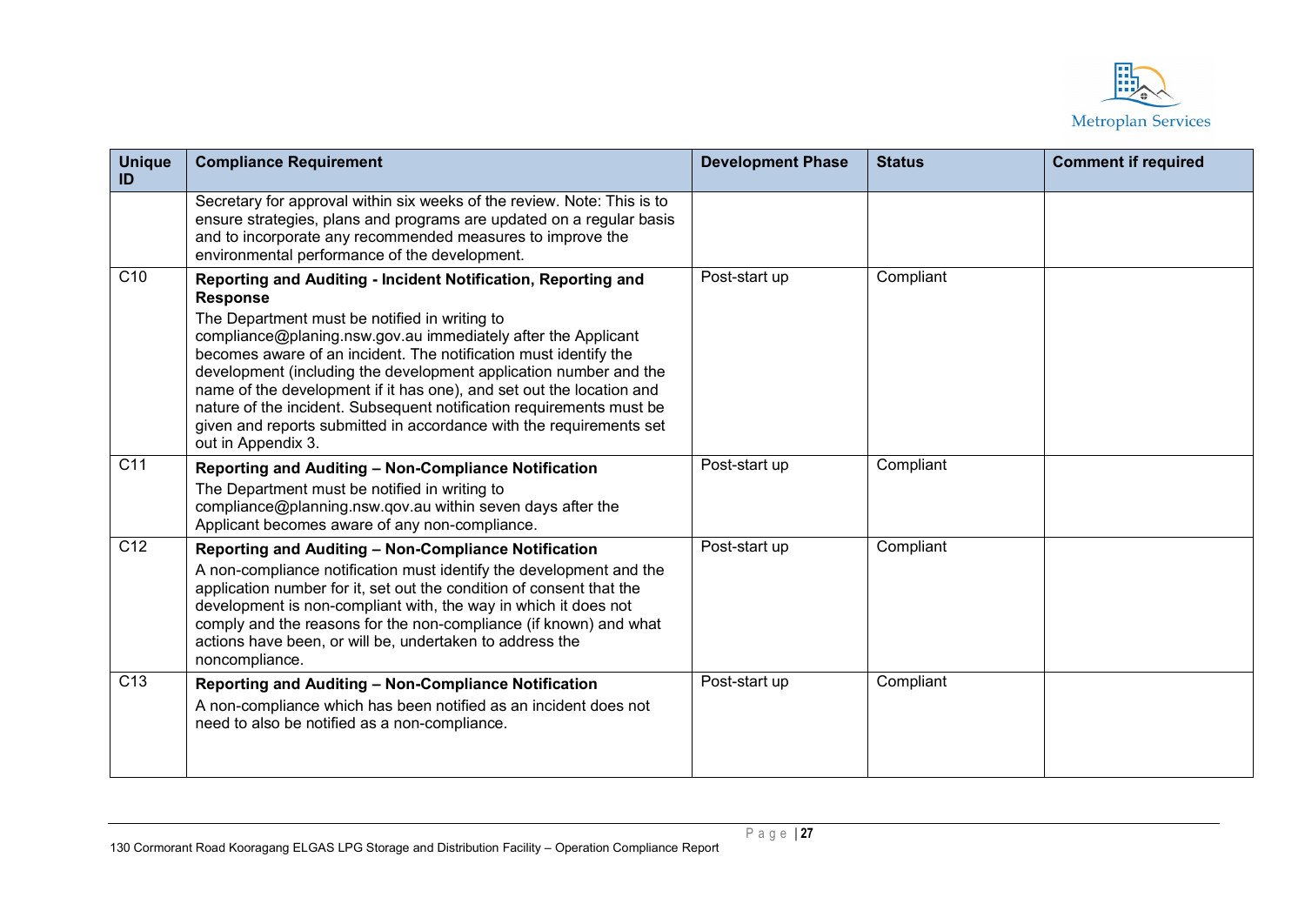

| <b>Unique</b><br>ID | <b>Compliance Requirement</b>                                                                                                                                                                                                                                                                                                                                                               | <b>Development Phase</b> | <b>Status</b> | <b>Comment if required</b> |
|---------------------|---------------------------------------------------------------------------------------------------------------------------------------------------------------------------------------------------------------------------------------------------------------------------------------------------------------------------------------------------------------------------------------------|--------------------------|---------------|----------------------------|
| C14                 | <b>Compliance Reporting</b><br>No later than 6 weeks before the date notified for the commencement<br>of operation, a Compliance Monitoring and Reporting Program<br>prepared in accordance with the Compliance Reporting Post Approval<br>Requirements (Department 2018) must be submitted to the<br>Department.                                                                           | Pre-start up             | Compliant     |                            |
| C15                 | <b>Compliance Reporting</b><br>Compliance Reports of the project must be carried out in accordance<br>with Compliance Reporting Post Approval Requirements (Department<br>2018).                                                                                                                                                                                                            | Operation                | Compliant     | This report                |
| C16                 | <b>Compliance Reporting</b><br>The Applicant must make each Compliance Report publicly available<br>no later than 60 days after submitting it to the Department and notify<br>the Department in writing at least 7 days before this is done.                                                                                                                                                | Operation                | Compliant     |                            |
| C <sub>17</sub>     | <b>Independent Audit</b><br>No later than 4 weeks before the date notified for the commencement<br>of operation, an Independent Audit Program prepared in accordance<br>with the Independent Audit Post Approval Requirements (Department<br>2018) must be submitted to the Department.                                                                                                     | Operation                | Compliant     |                            |
| C <sub>18</sub>     | <b>Independent Audit</b><br>Independent Audits of the development must be carried out in<br>accordance with: a) the Independent Audit Program submitted to the<br>Department under Condition C17 of this consent; and b) the<br>requirements for an Independent Audit Methodology and Independent<br>Audit Report in the Independent Audit Post Approval Requirements<br>(Department 2018). | Operation                | Not triggered |                            |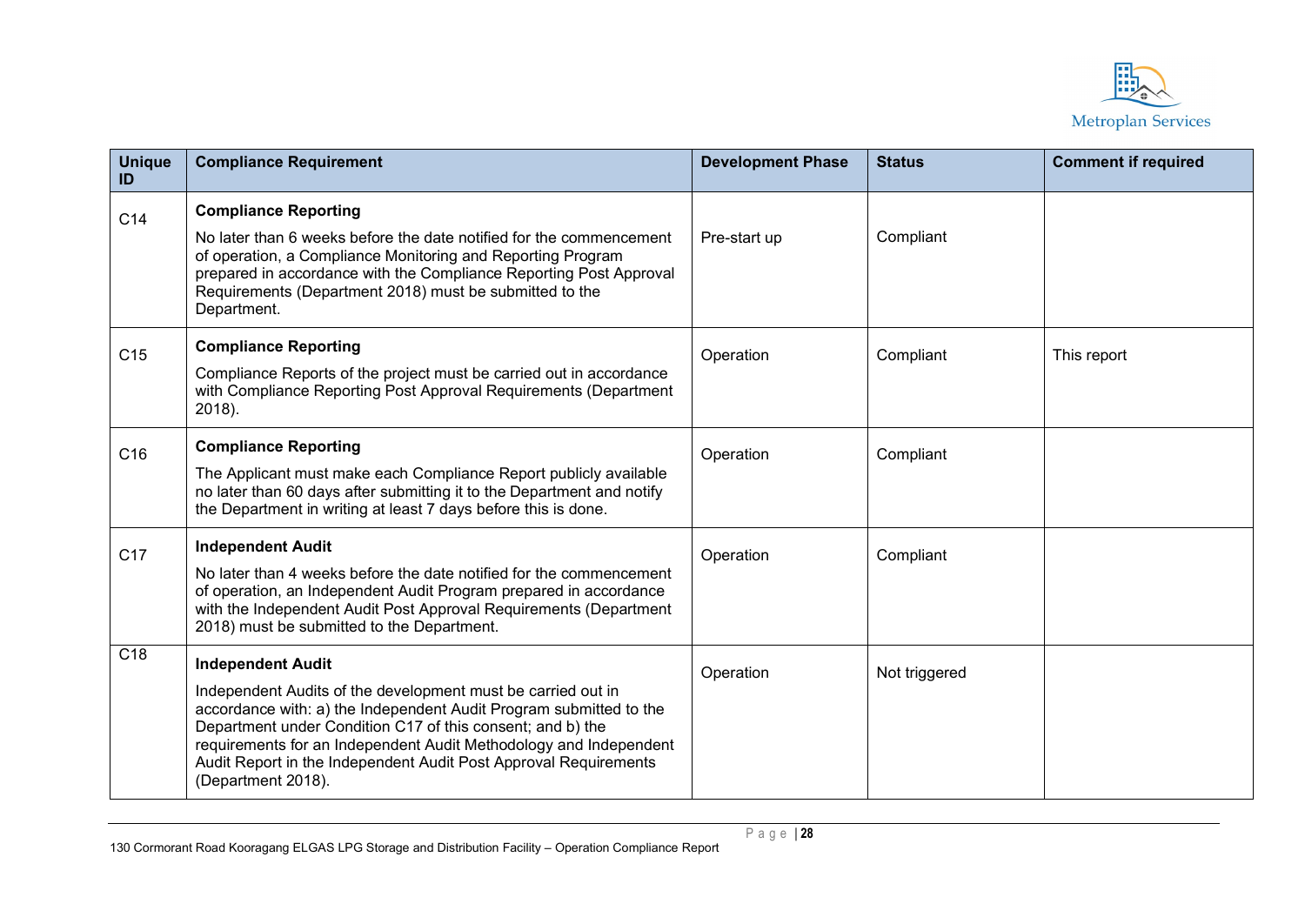

| <b>Unique</b><br>ID | <b>Compliance Requirement</b>                                                                                                                                                                                                                                                                                                                                                                                                                                                                                                                                                                                                                                                                                                                                                                                                                                                                                                                                                       | <b>Development Phase</b> | <b>Status</b> | <b>Comment if required</b> |
|---------------------|-------------------------------------------------------------------------------------------------------------------------------------------------------------------------------------------------------------------------------------------------------------------------------------------------------------------------------------------------------------------------------------------------------------------------------------------------------------------------------------------------------------------------------------------------------------------------------------------------------------------------------------------------------------------------------------------------------------------------------------------------------------------------------------------------------------------------------------------------------------------------------------------------------------------------------------------------------------------------------------|--------------------------|---------------|----------------------------|
| $\overline{C19}$    | <b>Independent Audit</b><br>In accordance with the specific requirements in the Independent Audit<br>Post Approval Requirements (Department 2018), the Applicant must:<br>a) review and respond to each Independent Audit Report prepared<br>under Condition C18 of this consent;<br>b) submit the response to the Department; and<br>c) make each Independent Audit Report and response to it publicly<br>available no later than 60 days after submission to the Department and<br>notify the Department in writing at least 7 days before this is done                                                                                                                                                                                                                                                                                                                                                                                                                           | Operation                | Not triggered |                            |
| C <sub>20</sub>     | <b>Monitoring and Environmental Audits</b><br>Any condition of this consent that requires the carrying out of<br>monitoring or an environmental audit, whether directly or by way of a<br>plan, strategy or program, is taken to be a condition requiring<br>monitoring or an environmental audit under Division 9.4 of Part 9 of the<br>EP&A Act. This includes conditions in respect of incident notification,<br>reporting and response, non-compliance notification and independent<br>environmental auditing.<br>Note: For the purposes of this condition, as set out in the EP&A Act,<br>"monitoring" is monitoring of the development to provide data on<br>compliance with the consent or on the environmental impact of the<br>development, and an "environmental audit" is a periodic or particular<br>documented evaluation of the development to provide information on<br>compliance with the consent or the environmental management or<br>impact of the development. | At all times             | Compliant     |                            |
| C <sub>21</sub>     | <b>Access to Information</b><br>At least 48 hours before the commencement of construction until the<br>completion of all works under this consent, the Applicant must:                                                                                                                                                                                                                                                                                                                                                                                                                                                                                                                                                                                                                                                                                                                                                                                                              | Construction             | Compliant     |                            |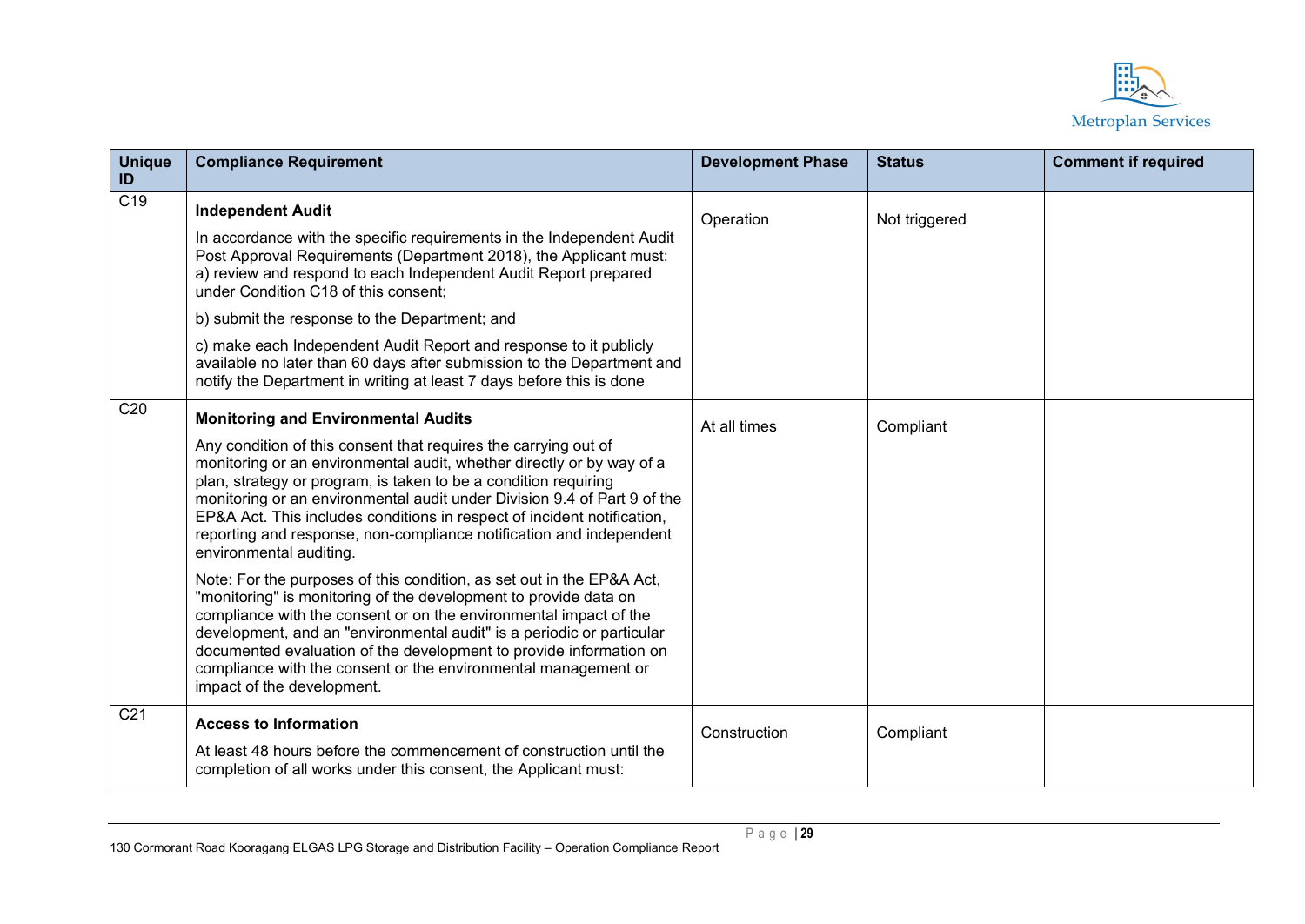

| <b>Unique</b><br>ID | <b>Compliance Requirement</b>                                                                                                                                  | <b>Development Phase</b> | <b>Status</b> | <b>Comment if required</b> |
|---------------------|----------------------------------------------------------------------------------------------------------------------------------------------------------------|--------------------------|---------------|----------------------------|
|                     | a) make the following information and documents (as they are obtained<br>or approved) publicly available:                                                      |                          |               |                            |
|                     | (i) the documents referred to in Condition A2 of this consent and the<br>final layout plans for the development;                                               |                          |               |                            |
|                     | (ii) all current statutory approvals for the development;                                                                                                      |                          |               |                            |
|                     | (iii) all approved strategies, plans and programs required under the<br>conditions of this consent;                                                            |                          |               |                            |
|                     | (iv) contact details to enquire about the development or to make a<br>complaint;                                                                               |                          |               |                            |
|                     | (v) the Compliance Reporting of the development;                                                                                                               |                          |               |                            |
|                     | (vi) audit reports prepared as part of any independent audit of the<br>development and the Applicant's response to the recommendations in<br>any audit report; |                          |               |                            |
|                     | (vii) any other matter required by the Planning Secretary; and                                                                                                 |                          |               |                            |
|                     | b) keep such information up to date, to the satisfaction of the Planning<br>Secretary.                                                                         |                          |               |                            |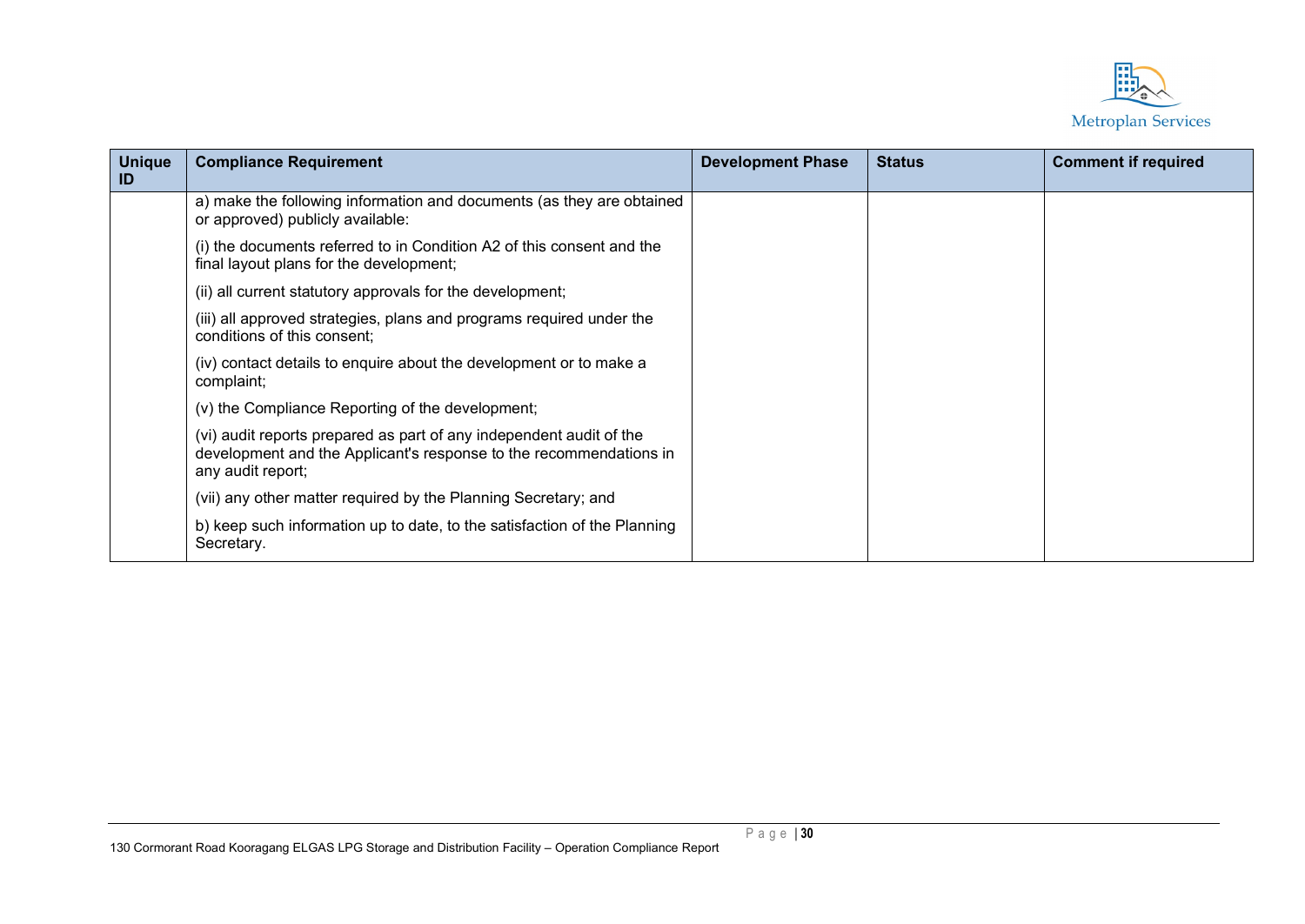

### **3. NON-COMPLIANCES**

The following non-compliances have been identified during the reporting period:

| Unique ID | Details of non-compliance                            | <b>Relevant</b> | <b>Proposed Action</b>                                                  |
|-----------|------------------------------------------------------|-----------------|-------------------------------------------------------------------------|
|           |                                                      | agency          |                                                                         |
| $C2-C4$   | <b>Construction Environmental</b><br>Management Plan | <b>DPIE</b>     | Applicant served with Alleged Breach<br>Notice dated 21/07/2020. Matter |
|           |                                                      |                 | resolved.                                                               |

## **4. PREVIOUS REPORT ACTIONS**

There are no previous report actions.

#### **5. INCIDENTS**

No incidents occurred during the reporting period.

#### **6. COMPLAINTS**

No complaints were received during the reporting period.